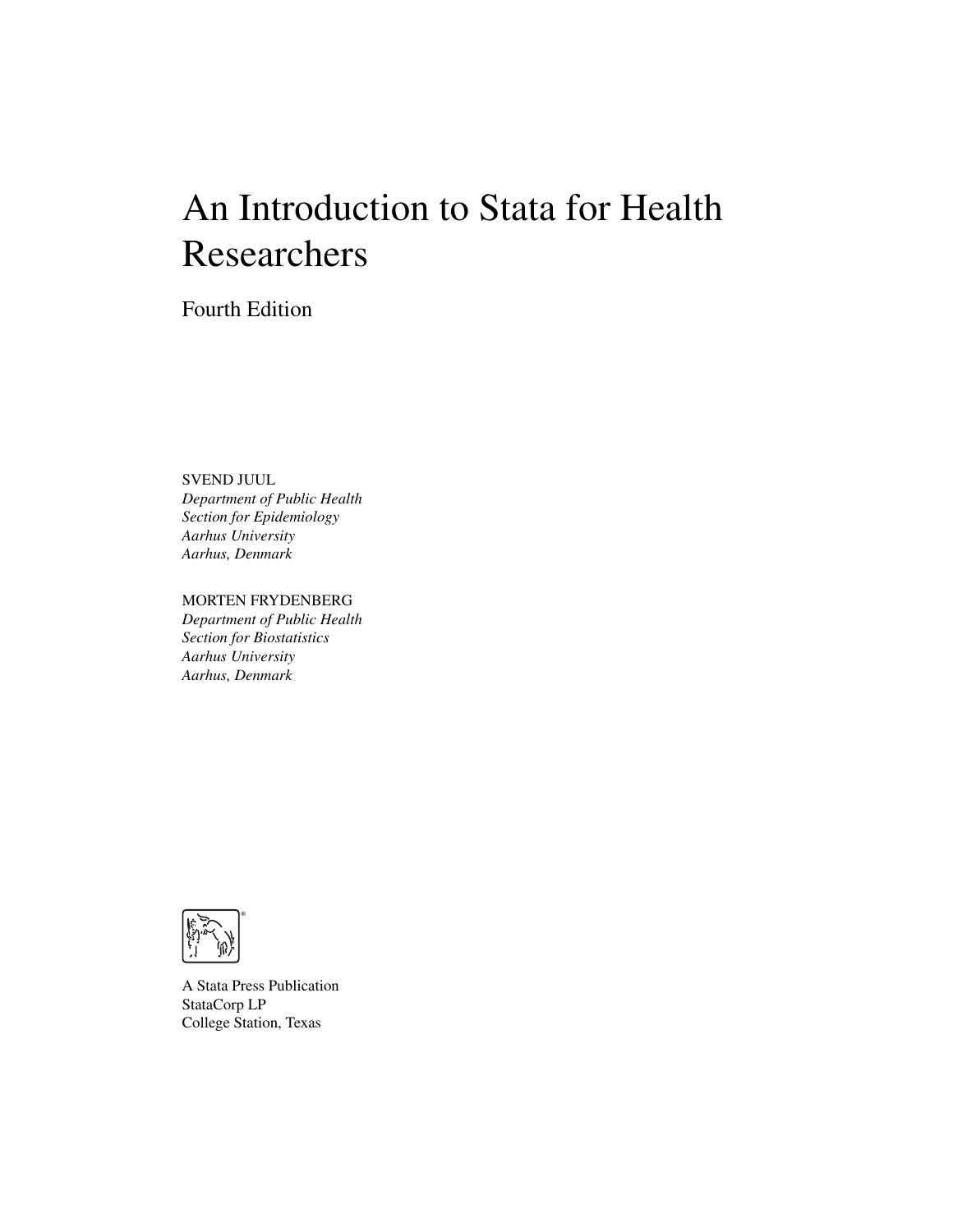

Copyright © 2006, 2008, 2010, 2014 by StataCorp LP All rights reserved. First edition 2006 Second edition 2008 Third edition 2010 Fourth edition 2014

Published by Stata Press, 4905 Lakeway Drive, College Station, Texas 77845 Typeset in LATEX  $2\varepsilon$ Printed in the United States of America 10 9 8 7 6 5 4 3 2 1

ISBN-10: 1-59718-135-8 ISBN-13: 978-1-59718-135-8

Library of Congress Control Number: 2014933534

No part of this book may be reproduced, stored in a retrieval system, or transcribed, in any form or by any means—electronic, mechanical, photocopy, recording, or otherwise—without the prior written permission of StataCorp LP.

Stata, **STATA**, Stata Press, Mata, **mata**, and NetCourse are registered trademarks of StataCorp LP.

Stata and Stata Press are registered trademarks with the World Intellectual Property Organization of the United Nations.

LATEX 2 $\varepsilon$  is a trademark of the American Mathematical Society.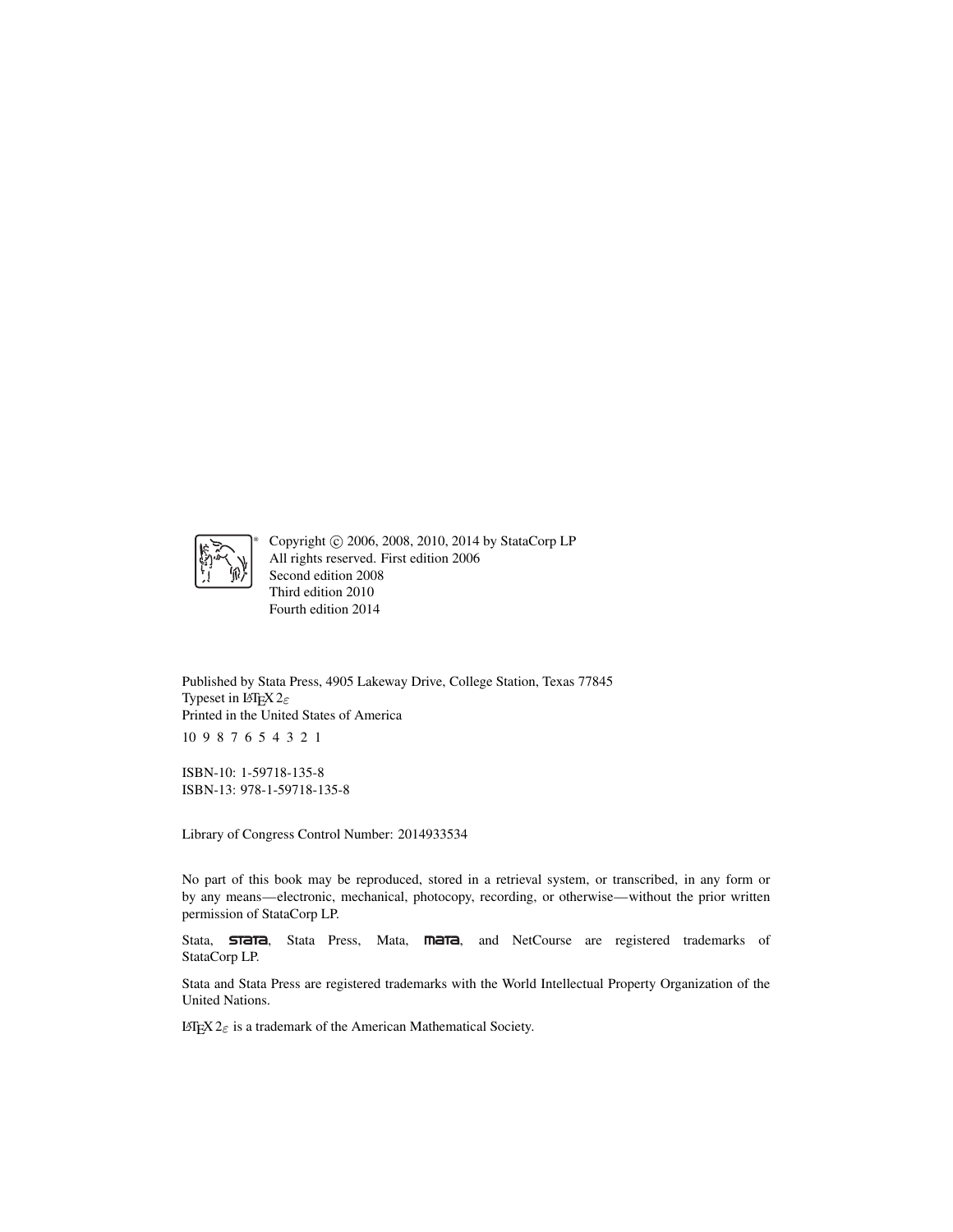# **Contents**

|                  |     | List of tables                                                                       | хi    |
|------------------|-----|--------------------------------------------------------------------------------------|-------|
|                  |     | <b>List of figures</b>                                                               | xiii  |
|                  |     | Preface to the fourth edition                                                        | xvii  |
|                  |     | Preface to the first edition                                                         | xix   |
|                  |     | <b>Online supplements</b>                                                            | xxi   |
|                  |     | <b>Notations in this book</b>                                                        | xxiii |
| I                |     | The basics                                                                           | 1     |
| 1                |     | <b>Getting started</b>                                                               | 3     |
|                  | 1.1 |                                                                                      | 3     |
|                  | 1.2 |                                                                                      | 7     |
|                  | 1.3 |                                                                                      | 8     |
|                  | 1.4 |                                                                                      | 14    |
|                  | 1.5 |                                                                                      | 15    |
| $\boldsymbol{2}$ |     | Getting help-and more                                                                | 19    |
|                  | 2.1 | The help and search commands $\dots \dots \dots \dots \dots \dots \dots \dots \dots$ | 19    |
|                  | 2.2 |                                                                                      | 23    |
|                  | 2.3 |                                                                                      | 23    |
| 3                |     | Stata file types and names                                                           | 25    |
| 4                |     | <b>Command syntax</b>                                                                | 27    |
|                  | 4.1 |                                                                                      | 27    |
|                  | 4.2 |                                                                                      | 27    |
|                  | 4.3 |                                                                                      | 29    |
|                  | 4.4 |                                                                                      | 30    |
|                  | 4.5 |                                                                                      | 32    |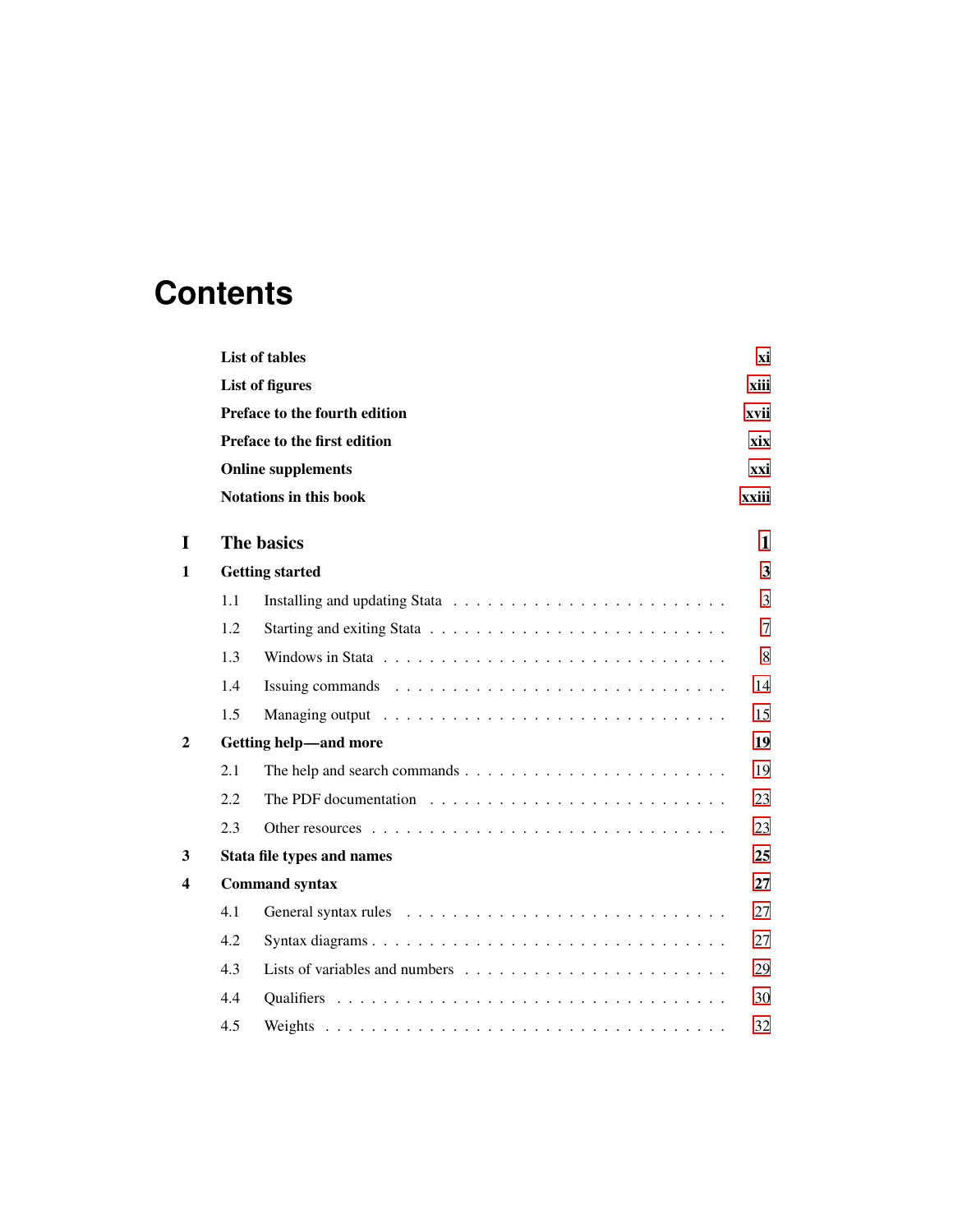#### vi Contents

|              | 4.6              |                                                                                          | 32 |
|--------------|------------------|------------------------------------------------------------------------------------------|----|
|              | 4.7              |                                                                                          | 33 |
|              | 4.8              |                                                                                          | 34 |
|              | 4.9              | Version control $\ldots \ldots \ldots \ldots \ldots \ldots \ldots \ldots \ldots \ldots$  | 35 |
|              | 4.10             |                                                                                          | 36 |
| $\mathbf{I}$ |                  | Data management                                                                          | 39 |
| 5            | <b>Variables</b> |                                                                                          | 41 |
|              | 5.1              |                                                                                          | 41 |
|              | 5.2              |                                                                                          | 42 |
|              | 5.3              | Storage types and precision $\dots \dots \dots \dots \dots \dots \dots \dots \dots$      | 44 |
|              | 5.4              |                                                                                          | 47 |
|              | 5.5              | String variables $\ldots \ldots \ldots \ldots \ldots \ldots \ldots \ldots \ldots \ldots$ | 50 |
|              | 5.6              |                                                                                          | 54 |
| 6            |                  | Getting data in and out of Stata                                                         | 55 |
|              | 6.1              |                                                                                          | 55 |
|              | 6.2              |                                                                                          | 59 |
|              | 6.3              |                                                                                          | 60 |
| 7            |                  | <b>Documentation commands</b>                                                            | 65 |
|              | 7.1              |                                                                                          | 65 |
| 8            |                  | <b>Calculations</b>                                                                      | 69 |
|              | 8.1              |                                                                                          | 69 |
|              | 8.2              |                                                                                          | 71 |
|              | 8.3              | The egen command $\ldots \ldots \ldots \ldots \ldots \ldots \ldots \ldots \ldots \ldots$ | 73 |
|              | 8.4              |                                                                                          | 75 |
|              | 8.5              |                                                                                          | 76 |
|              | 8.6              |                                                                                          | 77 |
| 9            |                  | <b>Commands affecting data structure</b>                                                 | 81 |
|              | 9.1              |                                                                                          | 81 |
|              | 9.2              |                                                                                          | 82 |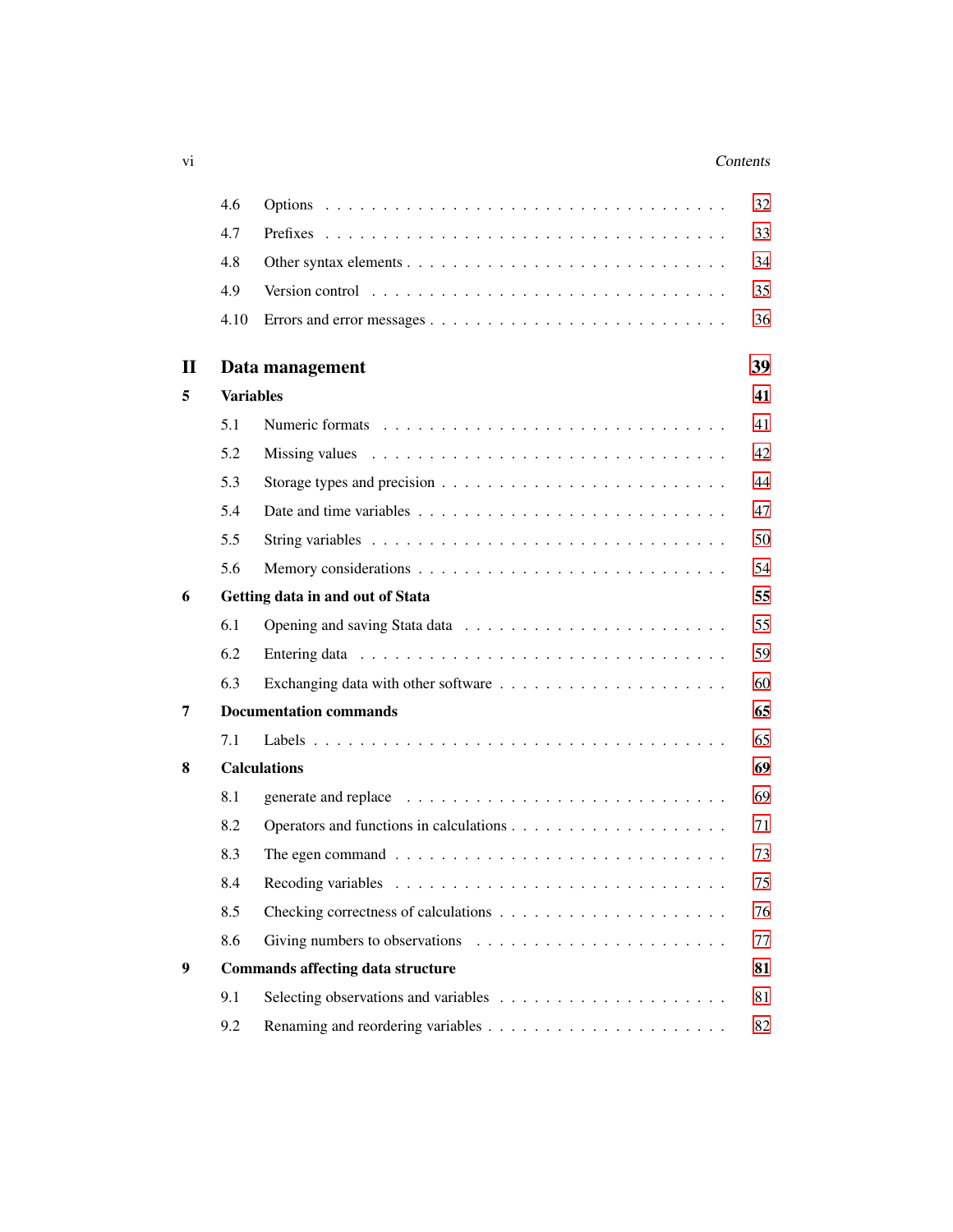| Contents | V11 |
|----------|-----|
|          |     |
|          |     |

|    | 9.3             |                                                                                        | 82  |
|----|-----------------|----------------------------------------------------------------------------------------|-----|
|    | 9.4             |                                                                                        | 83  |
|    | 9.5             |                                                                                        | 87  |
| 10 |                 | Taking good care of your data                                                          | 93  |
|    | 10.1            |                                                                                        | 93  |
|    | 10.2            |                                                                                        | 94  |
|    | 10.3            |                                                                                        | 99  |
|    | 10.4            |                                                                                        | 106 |
|    | 10.5            |                                                                                        | 108 |
|    | 10.6            | Archiving the project $\ldots \ldots \ldots \ldots \ldots \ldots \ldots \ldots \ldots$ | 110 |
| Ш  | <b>Analysis</b> |                                                                                        | 113 |
| 11 |                 | <b>Description and simple analysis</b>                                                 | 115 |
|    | 11.1            |                                                                                        | 115 |
|    | 11.2            |                                                                                        | 118 |
|    | 11.3            |                                                                                        | 120 |
|    | 11.4            |                                                                                        | 125 |
|    | 11.5            |                                                                                        | 133 |
|    | 11.6            |                                                                                        | 141 |
|    | 11.7            |                                                                                        | 142 |
| 12 |                 | <b>Regression analysis</b>                                                             | 145 |
|    | 12.1            |                                                                                        | 145 |
|    | 12.2            | Regression postestimation $\ldots \ldots \ldots \ldots \ldots \ldots \ldots \ldots$    | 148 |
|    | 12.3            |                                                                                        | 150 |
|    | 12.4            |                                                                                        | 155 |
|    | 12.5            |                                                                                        | 162 |
|    | 12.6            |                                                                                        | 167 |
|    | 12.7            |                                                                                        | 168 |
| 13 |                 | Time-to-event data                                                                     | 171 |
|    | 13.1            | Setting the time scale and event: The stset command                                    | 173 |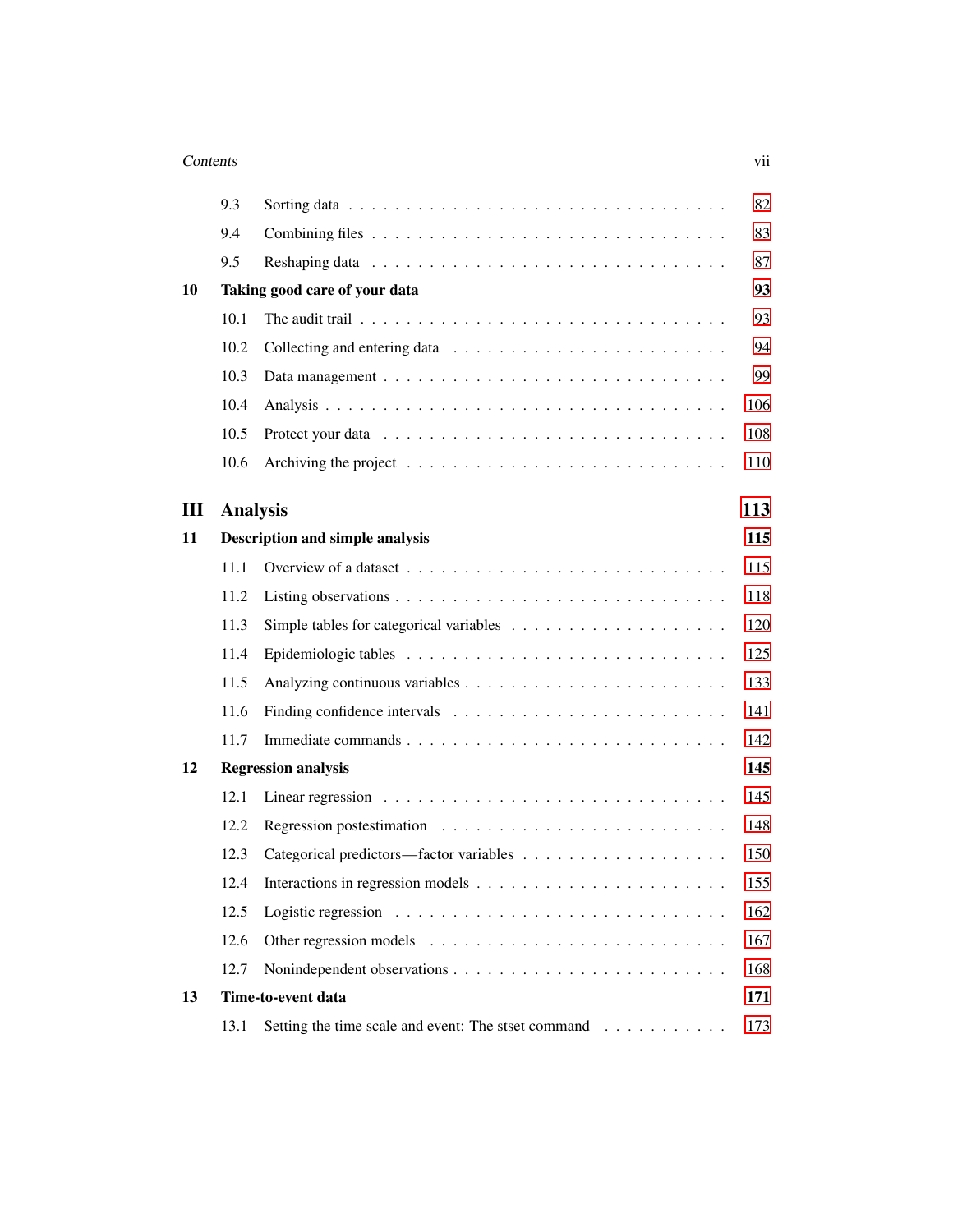#### viii Contents

|    | 13.2          | The Kaplan–Meier survival function $\ldots \ldots \ldots \ldots \ldots \ldots \ldots$ | 175 |
|----|---------------|---------------------------------------------------------------------------------------|-----|
|    | 13.3          |                                                                                       | 178 |
|    | 13.4          |                                                                                       | 181 |
|    | 13.5          | Preparing data for advanced survival analyses                                         | 186 |
|    | 13.6          |                                                                                       | 189 |
|    | 13.7          |                                                                                       | 192 |
|    | 13.8          |                                                                                       | 195 |
| 14 |               | <b>Measurement and diagnosis</b>                                                      | 199 |
|    | 14.1          |                                                                                       | 199 |
|    | 14.2          |                                                                                       | 203 |
|    | 14.3          | Using tests for diagnosis $\ldots \ldots \ldots \ldots \ldots \ldots \ldots \ldots$   | 206 |
| 15 |               | <b>Miscellaneous</b>                                                                  | 213 |
|    | 15.1          |                                                                                       | 213 |
|    | 15.2          |                                                                                       | 215 |
|    | 15.3          |                                                                                       | 220 |
|    | 15.4          |                                                                                       | 221 |
|    | 15.5          |                                                                                       | 223 |
|    | 15.6          |                                                                                       | 225 |
| IV | <b>Graphs</b> |                                                                                       | 227 |
| 16 | <b>Graphs</b> |                                                                                       | 229 |
|    | 16.1          |                                                                                       | 230 |
|    | 16.2          |                                                                                       | 231 |
|    | 16.3          |                                                                                       | 232 |
|    | 16.4          |                                                                                       | 235 |
|    | 16.5          |                                                                                       | 237 |
|    | 16.6          |                                                                                       | 242 |
|    | 16.7          |                                                                                       | 246 |
|    | 16.8          |                                                                                       | 249 |
|    | 16.9          |                                                                                       | 253 |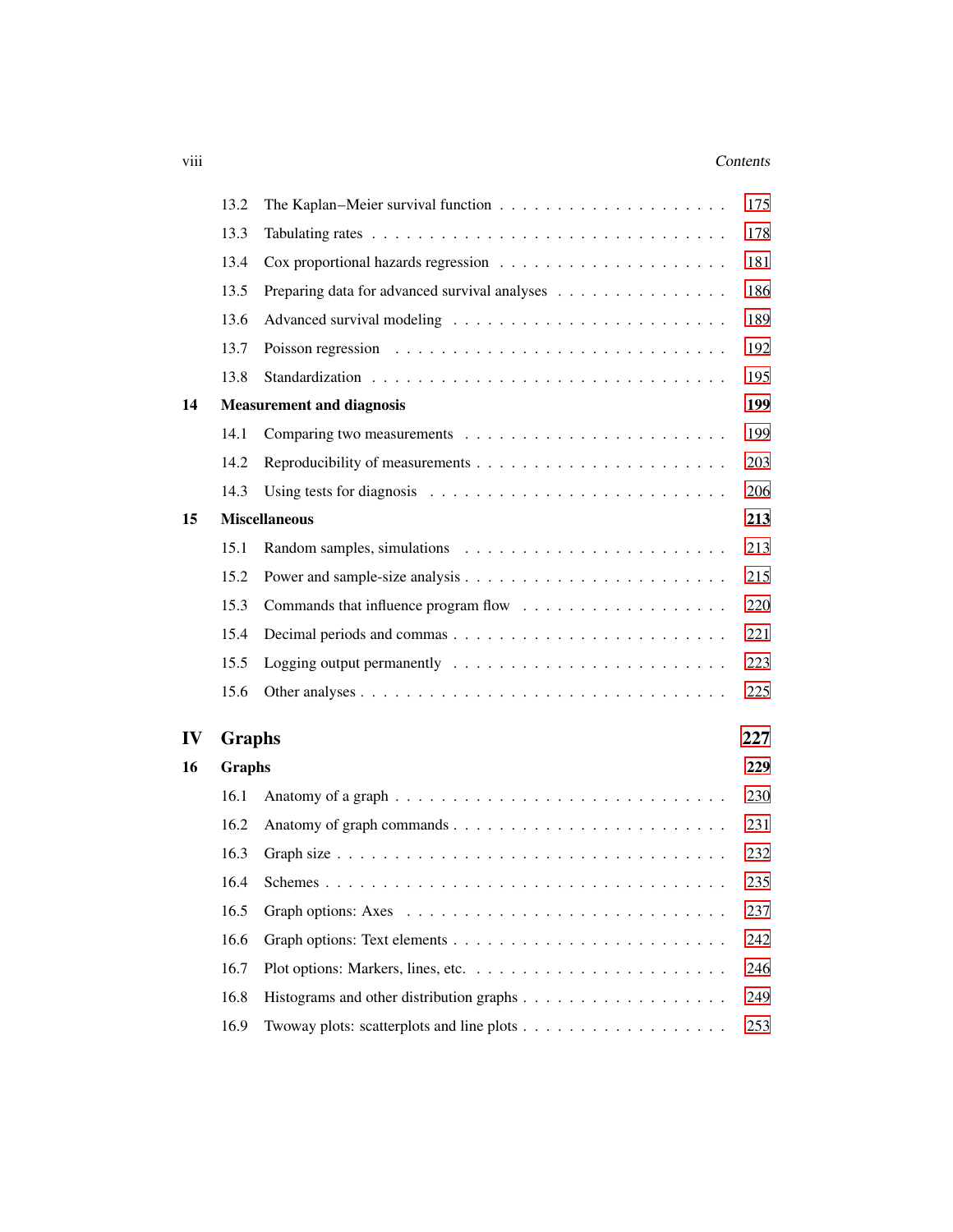#### **Contents** ix

|            |                                                                                     | 264                                                                                                                                                                                                                      |
|------------|-------------------------------------------------------------------------------------|--------------------------------------------------------------------------------------------------------------------------------------------------------------------------------------------------------------------------|
|            |                                                                                     | 269                                                                                                                                                                                                                      |
|            |                                                                                     | 272                                                                                                                                                                                                                      |
|            |                                                                                     | 275                                                                                                                                                                                                                      |
|            |                                                                                     | 277                                                                                                                                                                                                                      |
| 17.1       |                                                                                     | 277                                                                                                                                                                                                                      |
| 17.2       |                                                                                     | 282                                                                                                                                                                                                                      |
| 17.3       |                                                                                     | 284                                                                                                                                                                                                                      |
| 17.4       |                                                                                     | 288                                                                                                                                                                                                                      |
| 17.5       |                                                                                     | 292                                                                                                                                                                                                                      |
|            |                                                                                     | 293                                                                                                                                                                                                                      |
|            |                                                                                     | 295                                                                                                                                                                                                                      |
|            |                                                                                     | 297                                                                                                                                                                                                                      |
| B.1        |                                                                                     | 298                                                                                                                                                                                                                      |
| B.2        |                                                                                     | 300                                                                                                                                                                                                                      |
| B.3        |                                                                                     | 301                                                                                                                                                                                                                      |
| B.4        | Working with missing values $\dots \dots \dots \dots \dots \dots \dots \dots \dots$ | 304                                                                                                                                                                                                                      |
| B.5        | Working with date variables $\ldots \ldots \ldots \ldots \ldots \ldots \ldots$      | 304                                                                                                                                                                                                                      |
| <b>B.6</b> |                                                                                     | 305                                                                                                                                                                                                                      |
| B.7        |                                                                                     | 306                                                                                                                                                                                                                      |
|            |                                                                                     | 309                                                                                                                                                                                                                      |
|            |                                                                                     | 311                                                                                                                                                                                                                      |
|            |                                                                                     | 313                                                                                                                                                                                                                      |
|            |                                                                                     | 315                                                                                                                                                                                                                      |
|            |                                                                                     | <b>Advanced topics</b><br><b>Advanced topics</b><br><b>Appendixes</b><br><b>Stata manuals</b><br><b>Exercises</b><br><b>Shortcuts and keystrokes</b><br><b>References</b><br><b>Author index</b><br><b>Subject index</b> |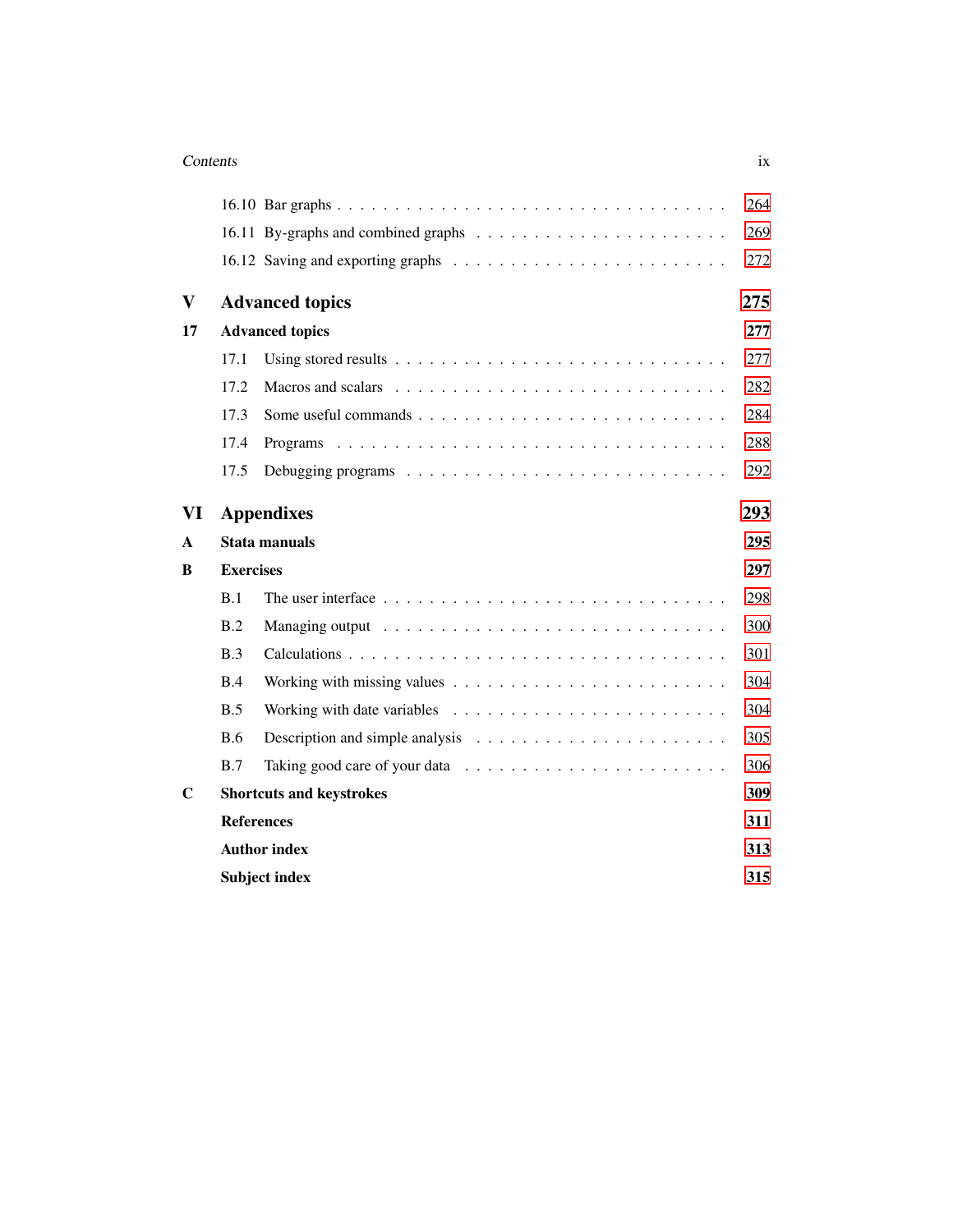(Pages omitted)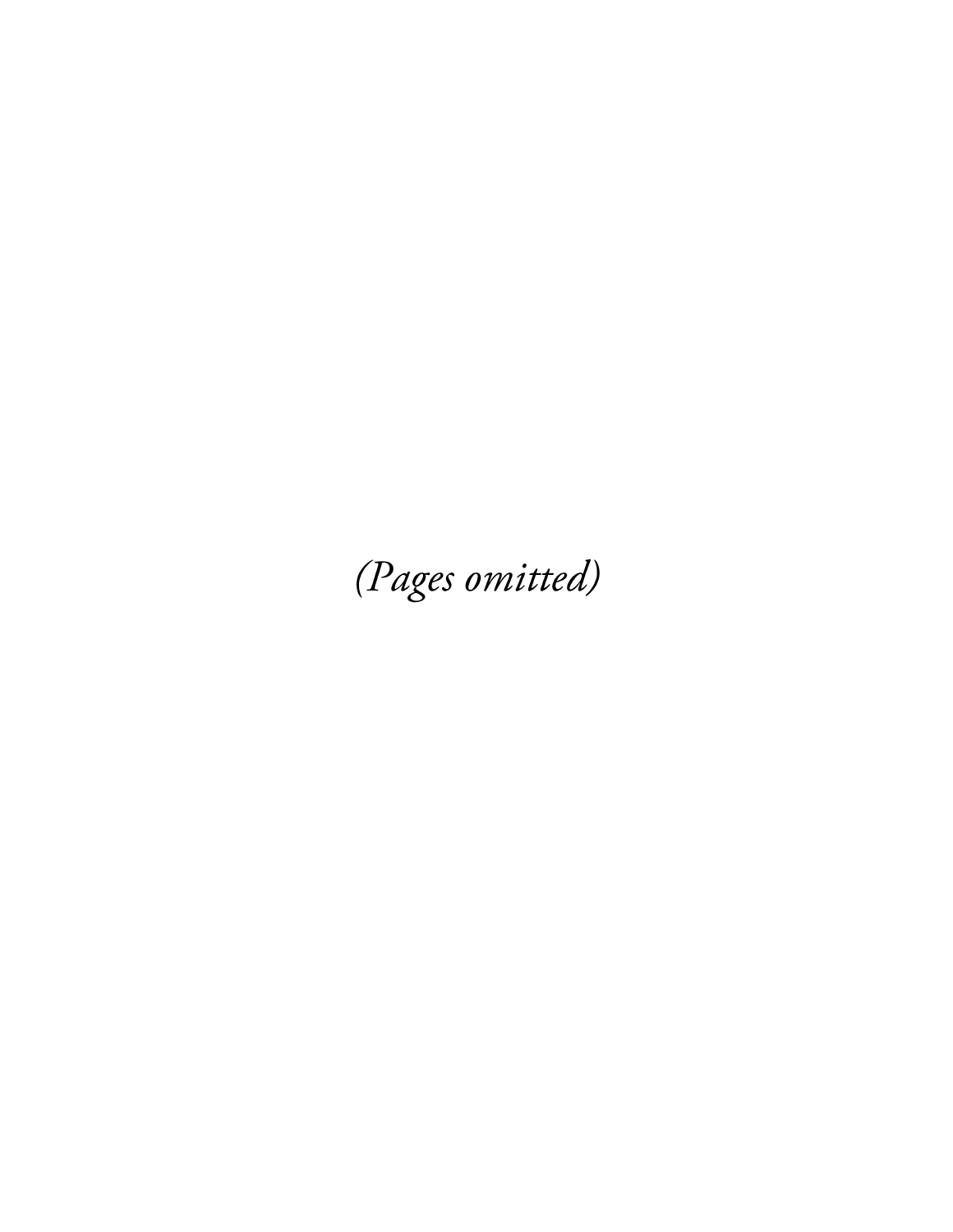# **Preface to the fourth edition**

This fourth edition updates the third edition to reflect the changes in Stata 12, released in July 2011, and Stata 13, released in June 2013.

Since the first edition of the book, many nice things have happened with Stata, and these changes are also reflected in the book. One of the nice developments is the PDF manuals, which give you immediate access to "everything" about Stata. While previous editions of the book included lots of references to specific entries in the manuals, you find few such references in the present edition. Instead, you are guided to use the help command, which efficiently leads you to the information you need. This also means that the text reads much more fluently.

In several other ways, Stata has become more user friendly, which means that we could drop quite a bit of tedious stuff from the book. We need no longer explain the set memory command or the importance of the update swap command. And we need no longer explain that when the Data Editor is open, you cannot do anything else in Stata.

Among other important developments are the introduction of factor variables (Stata 11), dateand-time variables (Stata 10), and a much improved merge command (Stata 11).

This is an introductory book aimed at people working in health research, and we have made several decisions about what to include and what to omit. If you miss something that is not described in the book, it does not necessarily mean that Stata cannot do it. In appendix A, you will find an overview of the Stata documentation illustrating the breadth of Stata.

The former versions of the book were written for Windows users only. In this edition, we have included information for Mac users.

David Culwell at StataCorp took care of the technical editing, Bill Rising gave several useful suggestions to improve the quality of the book, and Lisa Gilmore coordinated everything.

User reactions are welcome and can be good inspiration for further improvements, so please feel free to send comments to sj@soci.au.dk or morten@biostat.au.dk.

February 2014

Aarhus, Denmark Svend Juul and Morten Frydenberg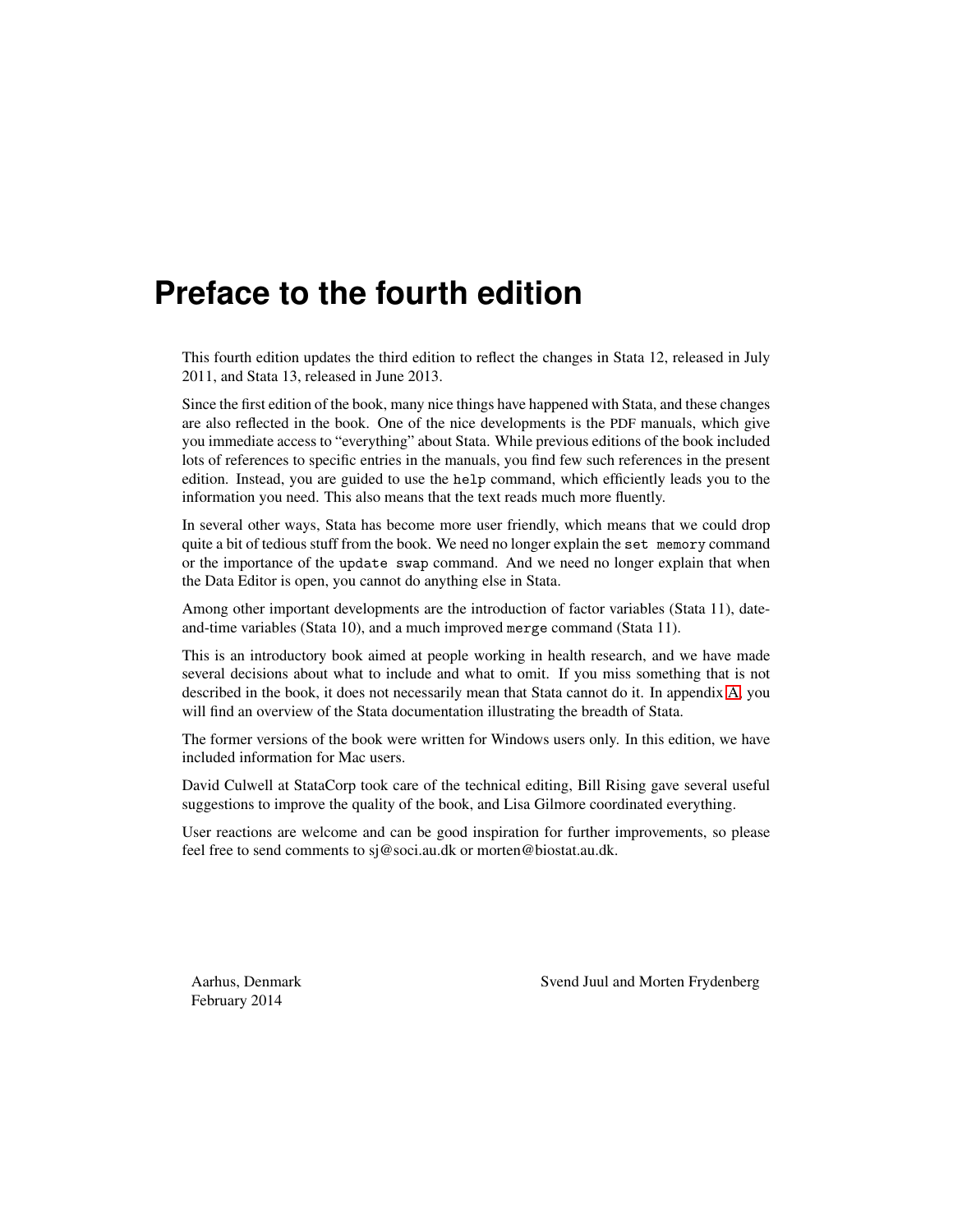(Pages omitted)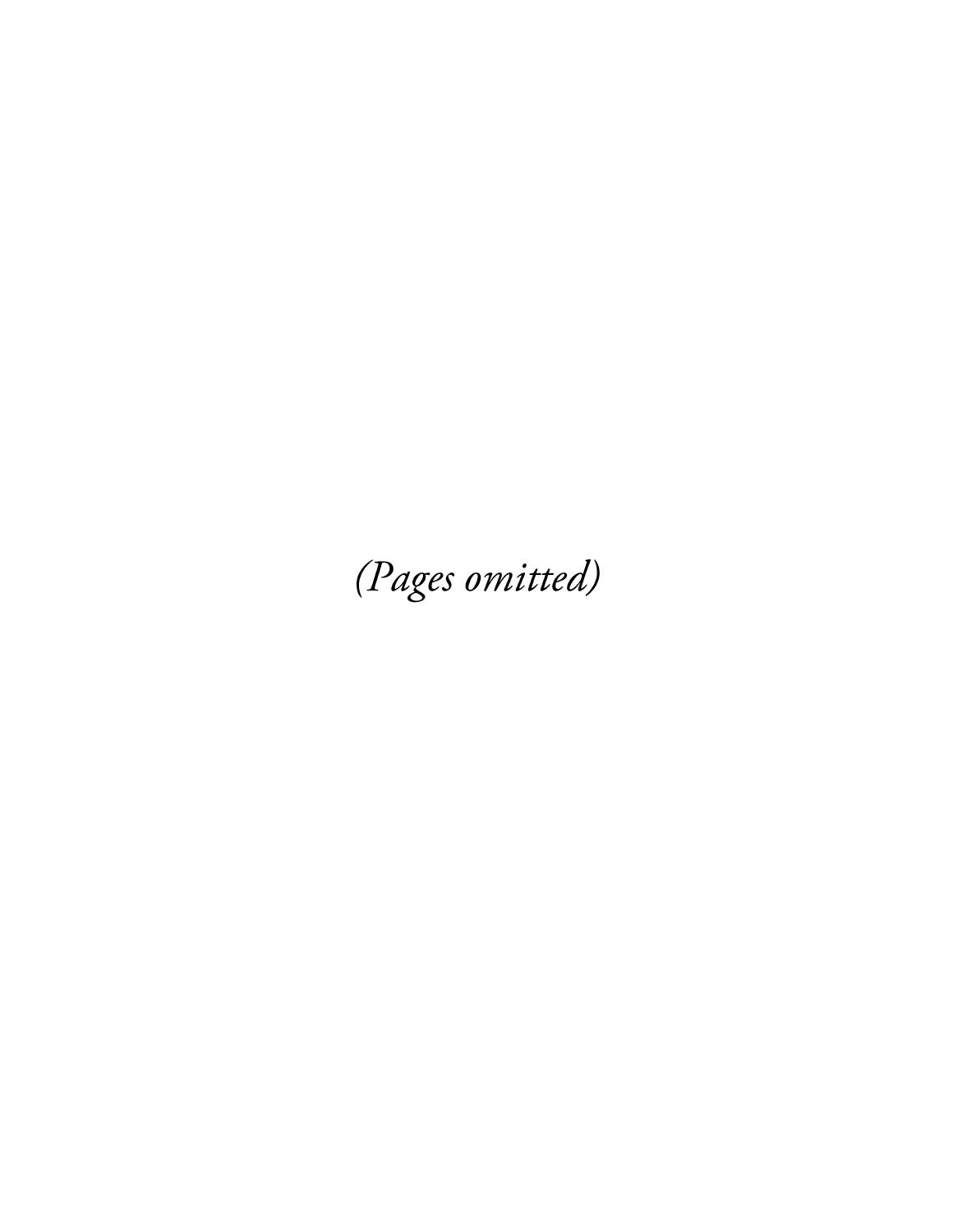# **4 Command syntax**

## **4.1 General syntax rules**

Stata's command syntax rules are described in detail in [U] 11 Language syntax.

Stata is case sensitive, and all official Stata command names are lowercase. list is a valid command, but List is not. Variable names may include lowercase and uppercase letters, but sex and Sex are two different variable names. Throughout this book, we use lowercase variable names.

Variable names can have up to 32 characters, but Stata often abbreviates long variable names in output, so we recommend avoiding more than, say, 10 characters. The letters a–z, the numbers 0–9, and \_ (underscore) are valid characters. Non-English characters such as  $\ddot{u}$ ,  $\phi$ ,  $\dot{e}$ , and  $\ddot{z}$ are not accepted or, at least, not safe. Names must start with a letter or an underscore.<sup>1</sup> The following are valid variable names:

a q17 q\_17 pregnant sex

#### **4.2 Syntax diagrams**

A syntax diagram is a formal description of the elements in a Stata command. The notation used is described in [R] **intro**, which you will find in the beginning of the Base Reference Manual [R]. The general syntax of typical Stata commands can be written like this:

 $[prefix:] command [varlist] [if] [in] [weight] [, options]$ 

For example, the syntax for summarize is

|                                  | summarize $\lceil \text{varlist} \rceil \lceil \text{if} \rceil \lceil \text{in} \rceil \lceil \text{weight} \rceil \lceil \text{, options} \rceil$ |
|----------------------------------|-----------------------------------------------------------------------------------------------------------------------------------------------------|
| options                          | description                                                                                                                                         |
| Main                             |                                                                                                                                                     |
| detail                           | display additional statistics                                                                                                                       |
| meanonly                         | suppress the display; calculate only the mean; programmer's option                                                                                  |
| format                           | use variable's display format                                                                                                                       |
| separation(f)<br>display_options | draw separator line after every $#$ variables; default is separator $(5)$<br>control spacing, line width, and base and empty cells                  |

<sup>1</sup>. We strongly discourage starting variable names with an underscore because many Stata-generated temporary variables start with an underscore.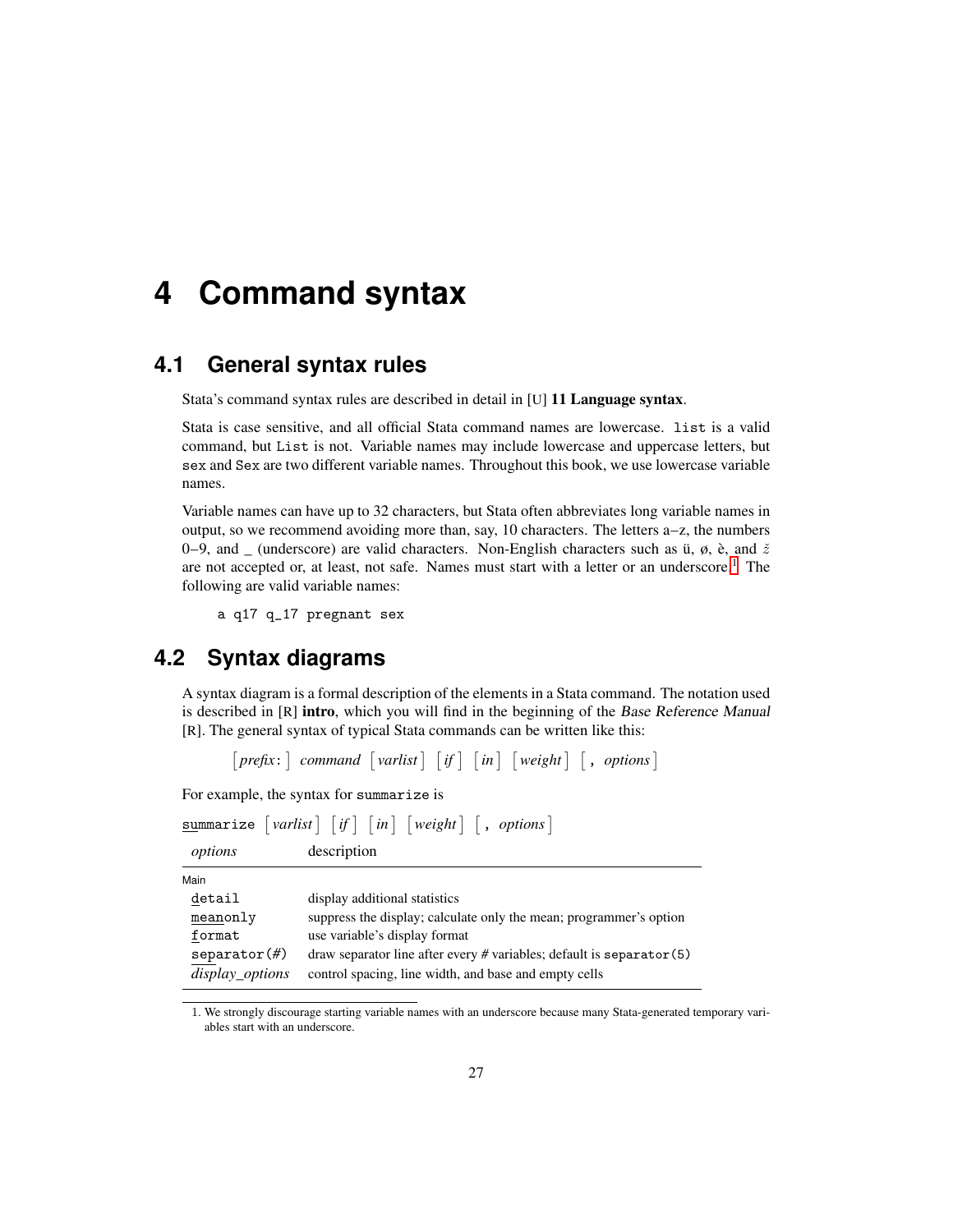Find a more detailed description of the syntax of summarize by typing

. help summarize

Thin square brackets,  $\lceil \ \rceil$ , mean that the item is optional, so the only mandatory part of the summarize command is the command name itself. Square brackets may also be part of the syntax, in which case they are shown in the typewriter font, as in

tab2 case ctrl [fweight=pop]

Curly brackets,  $\{\}$ , mean that you must specify one of the options but not both options, as in

numlabel - *lblname-list* , add | remove 

Here you must specify either add or remove.

Command and option names can be abbreviated; in the syntax diagram, underlining shows the minimum abbreviation. We use few abbreviations. Although they make commands faster to write, they make them more difficult to read. Table 4.1 shows some example summarize commands:

| prefix  | command           | varlist    | qualifiers/weights | options | Comments                                                     |
|---------|-------------------|------------|--------------------|---------|--------------------------------------------------------------|
|         | summarize         | $\_all$    |                    |         | _all: all variables                                          |
|         | summarize         |            |                    |         | All variables                                                |
|         | sum               |            |                    |         | Abbreviated                                                  |
|         | summarize         | sex age    |                    |         | Two variables                                                |
|         | summarize         | sex-weight |                    |         | Variable range                                               |
|         | summarize         | pro*       |                    |         | All variables starting<br>with pro                           |
|         | summarize         | $*ro*$     |                    |         | All variables<br>containing ro                               |
|         | summarize         | ??ro?      |                    |         | 5-letter variables; ro as<br>3rd and 4th characters          |
|         | summarize         | age        | if sex==1          |         | Males only                                                   |
|         | summarize         | bmi        | in $1/10$          |         | First 10 observations                                        |
|         | summarize         | bmi        | $[fweight=n]$      |         | Weighted observations                                        |
| by sex: | sort<br>summarize | sex<br>bmi |                    |         | Separate table for each<br>sex; data must be<br>sorted first |
|         | summarize         | bmi        |                    | detail  | Option: detail                                               |

Table 4.1. Example summarize commands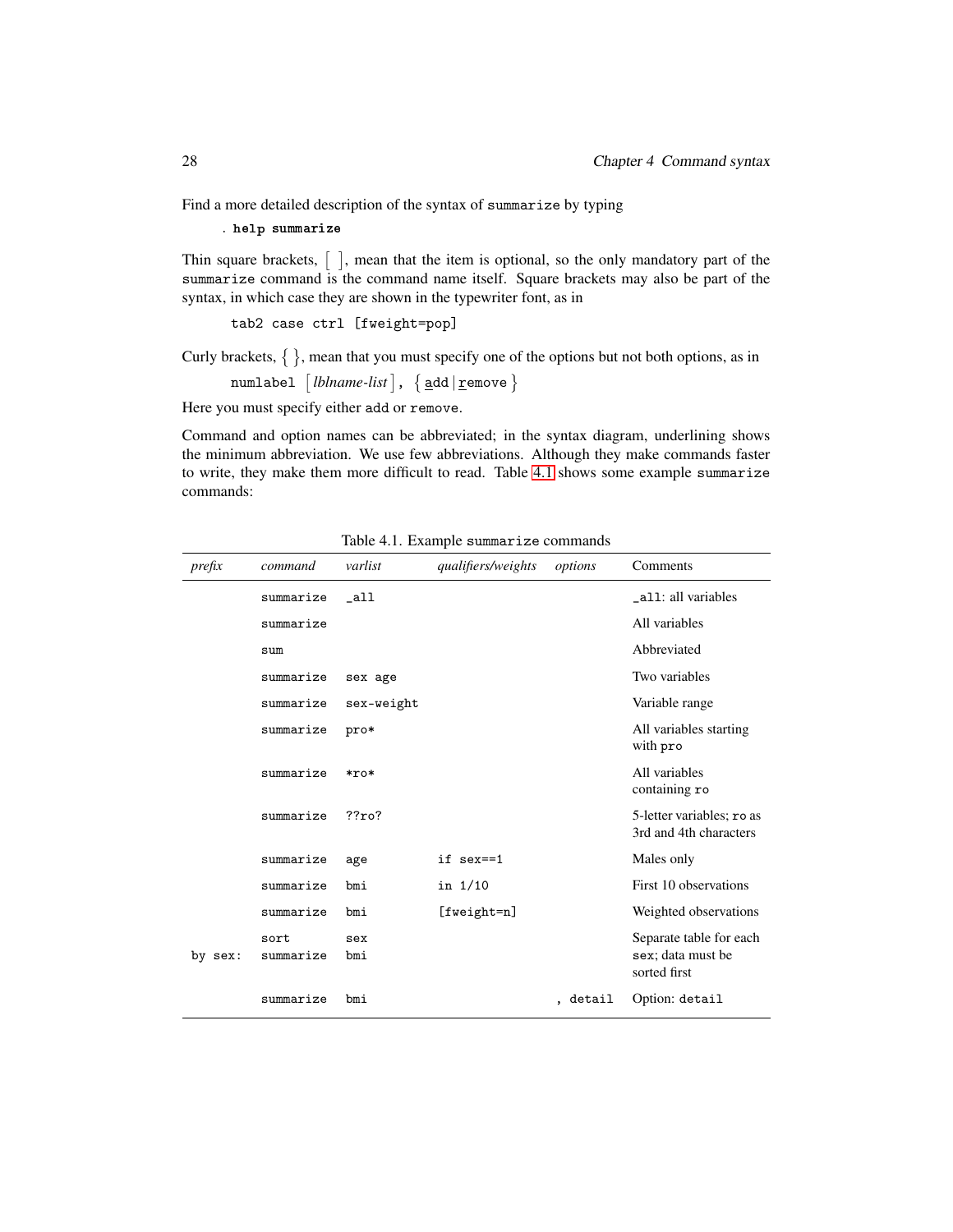4.3 Lists of variables and numbers 29

## **4.3 Lists of variables and numbers**

#### **Variable lists**

A variable list (*varlist*) defines one or more variables to be processed. Here are some examples:

| (nothing)           | Sometimes means the same as _all                             |
|---------------------|--------------------------------------------------------------|
| _all                | All variables in the dataset                                 |
| sex age pregnant    | Three variables                                              |
| pregnant sex-weight | pregnant and the consecutive variables from sex to weight    |
| pro*                | All variables starting with pro                              |
| $*ro*$              | All variables containing ro                                  |
| ?7ro?               | five-letter variables with ro as third and fourth characters |

When generating new variables, you can refer to the 17 variables  $q1, q2, \ldots, q17$  as  $q1-q17$ . When referring to existing variables  $q1-q17$ , you will get  $q1$ ,  $q17$ , and the variables that come between them in the dataset, which are not necessarily  $q2$ ,  $q3$ , ...,  $q16$ . summarize and describe are useful commands to see the ordering of variables in the dataset.

In commands that have a dependent variable, it is listed first in the variable list:

| . oneway bmi sex        | bmi is the dependent variable       |
|-------------------------|-------------------------------------|
| . regress bmi sex age   | bmi is the dependent variable       |
| . scatter weight height | Scatterplot, weight is the $y$ axis |
| . tab2 expos case       | The first variable defines the rows |

#### **Numeric lists**

A numeric list (*numlist*) is a list of numbers with some shorthand possibilities:

| 1(3)11            | means 1 4 7 10            |
|-------------------|---------------------------|
| $1(1)4$ 4.5(0.5)6 | means 1 2 3 4 4.5 5 5.5 6 |
| $4327(-1)1$       | means 4 3 2 7 6 5 4 3 2 1 |
| 1/5               | means 1 2 3 4 5           |
| $4/2$ 7/1         | means 4 3 2 7 6 5 4 3 2 1 |

Numeric lists have many uses; for example, they can

- display person-time and incidence rates in 0.5-year intervals up to 5 years: . stptime,  $at(0(0.5)5)$  by $(drug)$
- show a graph with y-axis labels at 0 10 20 30 40:

. s
atter mpg weight, ylabel(0(10)40)

• generate age groups  $0-4$ ,  $5-14$ ,  $15-24$ ,  $\dots$ ,  $75-84$ ,  $85+$ :

. egen agegrp =  $cut(age)$ , at $(0 5(10)85 200)$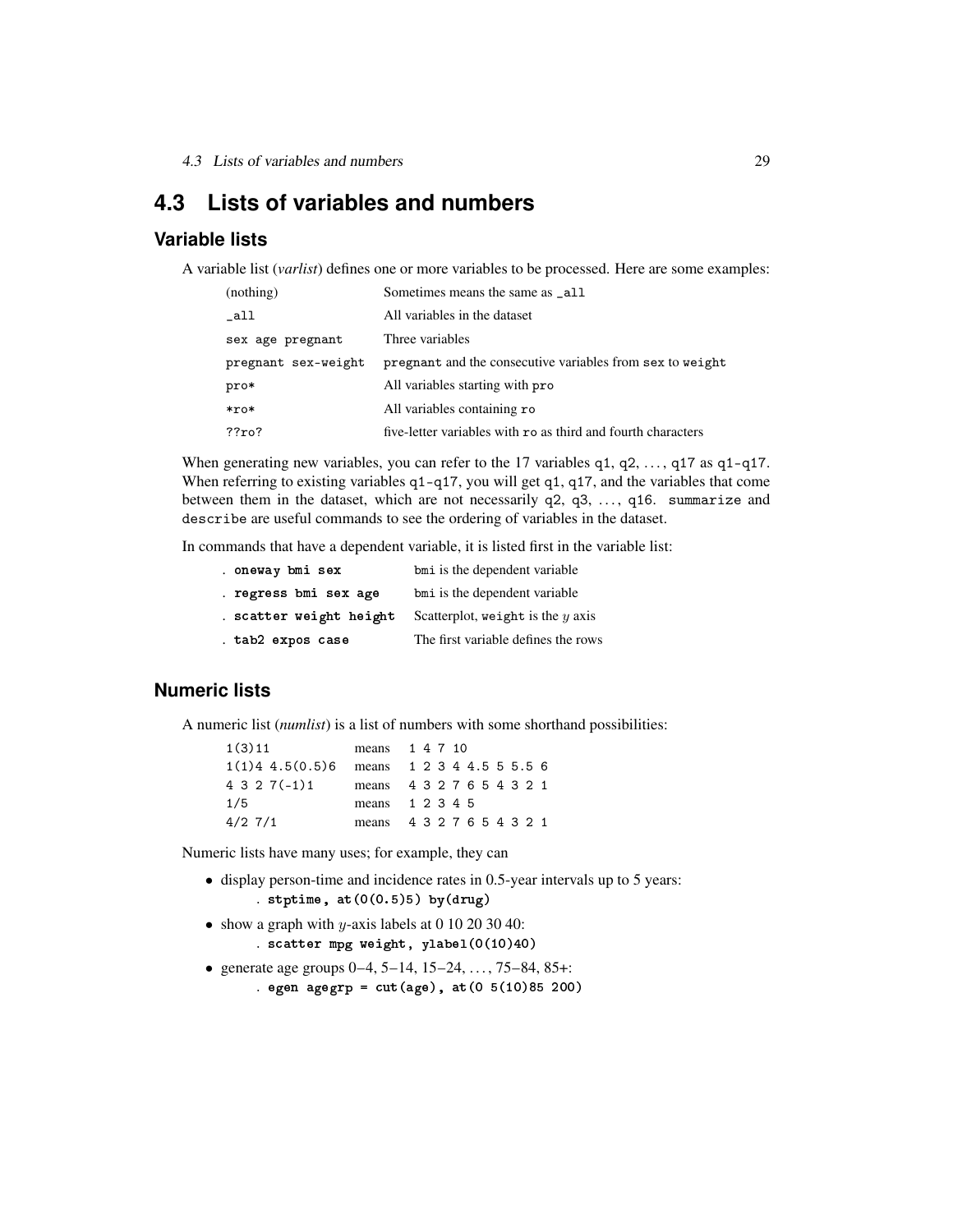#### **Numeric ranges**

Numeric lists should not be confused with numeric ranges. The following are ranges:<sup>2</sup>

```
. list in 1/10
```
. re
ode age (45/max=3)(25/45=2)(0/25=1), generate(agegr)

## **4.4 Qualifiers**

Qualifiers are common to many commands, while most options are specific to one command or a few commands.

#### **The if qualifier**

The if qualifier is used with logical expressions to select the observations to which a command applies. Here are a few examples (sex has the value 1 for males):

| . summarize age if sex==1                 | Males only           |
|-------------------------------------------|----------------------|
| . summarize age if sex!=1                 | Males excluded       |
| . list id age if age<=25                  | Young only           |
| . replace npreg=. if sex==1               | Males: npreg missing |
| . list sex age weight if sex==1 & age<=25 | Young males only     |
| . keep if $sex==1$   $age<=25$            | Males or young       |
| . keep if $!(sex==1   age<=25)$           | All others           |

Two types of operators are used in logical expressions, as shown in table 4.2.

|          | Relational operators     | Logical operators |            |  |
|----------|--------------------------|-------------------|------------|--|
|          | Greater than             |                   | <b>Not</b> |  |
| ✓        | Less than                |                   | - Not      |  |
| >=       | Greater than or equal to | &                 | And        |  |
| $\leq$   | Less than or equal to    |                   | Or         |  |
| ==       | Equal                    |                   |            |  |
| $!=$     | Not equal                |                   |            |  |
| $\sim =$ | Not equal                |                   |            |  |
|          |                          |                   |            |  |

Table 4.2. Operators in logical expressions

The double equal sign  $(==)$  in relational expressions has a meaning different from that of the assignment equal sign, as in

. generate bmi =  $weight/(height^2)$ 

<sup>2</sup>. You may wonder why we chose to let the recode command start with the highest values. See an explanation in section 8.4.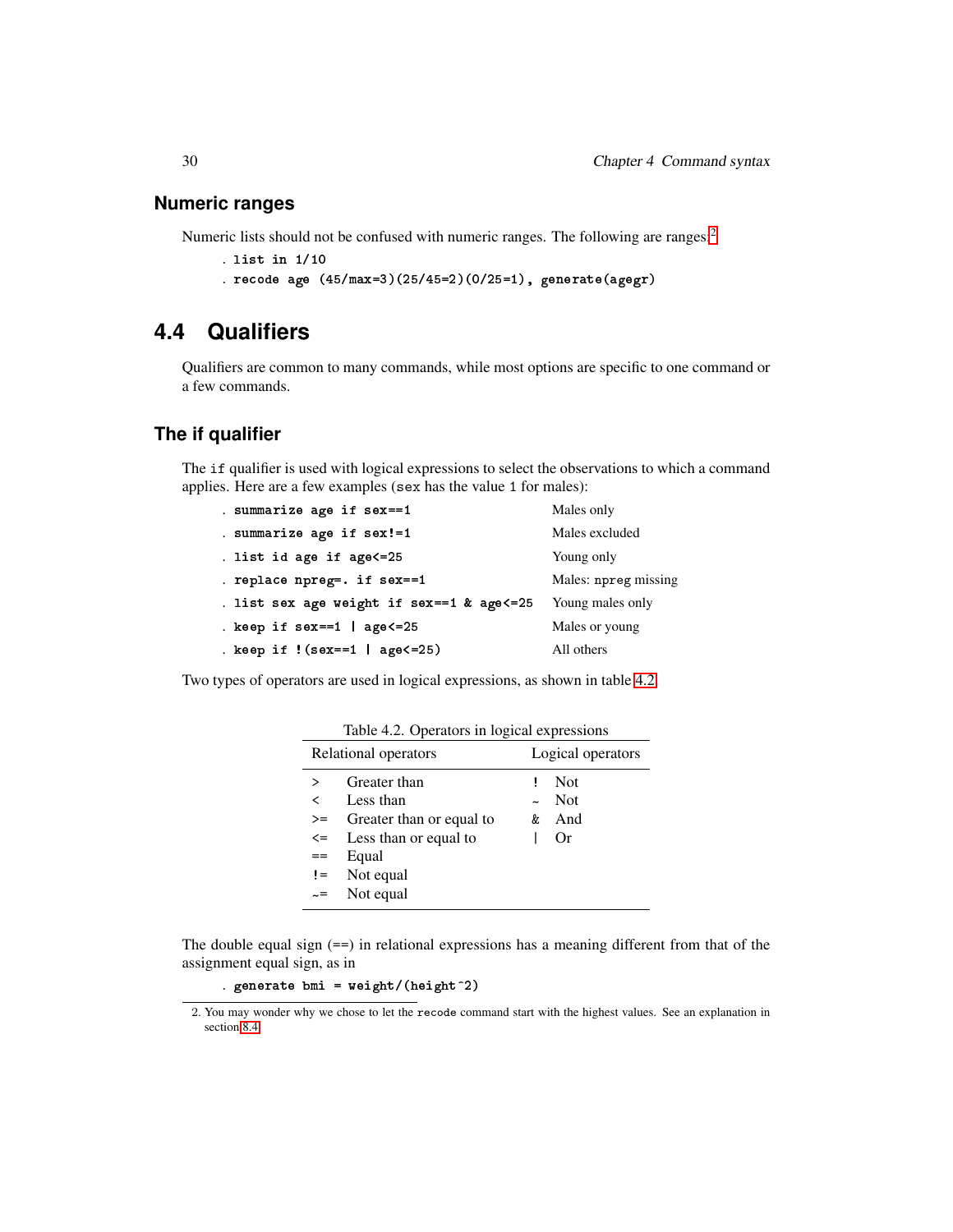#### 4.4 Qualifiers 31

Logical expressions are evaluated to be true or false. A value of 0 means false, and any other value, including missing values, means true. Technically, missing values are large positive numbers and are evaluated as such in logical expressions. This issue is described in more detail in section 5.2.

With complex logical expressions, use parentheses to control the order of evaluation:<sup>3</sup>

```
. anycommand if ((sex==1 & weight>90) | (sex==2 & weight>80))
> & ! missing(weight)
```
Omitting the parentheses might give a different selection, but the outcome may be difficult to predict. Use parentheses to make the syntax transparent to yourself; then it will work correctly. A possibly more transparent way to handle complex selections is to generate a help variable (heavy):

| generate heavy=0                        | Initialize help variable            |
|-----------------------------------------|-------------------------------------|
| . replace heavy=1 if sex==1 & weight>90 | Include males $> 90 \text{ kg}$     |
| . replace heavy=1 if sex==2 & weight>80 | Include females $> 80$ kg           |
| . replace heavy=. if missing(weight)    | Do not include if weight is missing |
| . anycommand if heavy==1                | These are the heavy ones            |

#### **The in qualifier**

The in qualifier is used to select the observations to which a command applies. It is especially useful for listing or displaying a subset of observations. Below are three examples:

| . list sex age weight in 23 | 23rd observation                                                                |
|-----------------------------|---------------------------------------------------------------------------------|
| . list in 1/10              | All variables: observations $1-10$                                              |
|                             | <b>browse</b> sex-weight in $-5/-1$ See last 5 observations in the Data Browser |

The last observation is identified by -1, and -5/-1 means the last five observations. Note that the sort order of the dataset may change, so you should not rely on the observation number to identify a specific observation.

<sup>3</sup>. In output, long command lines are wrapped. The initial character, ">", in the second line tells that this is a continuation; ">" is not part of the command.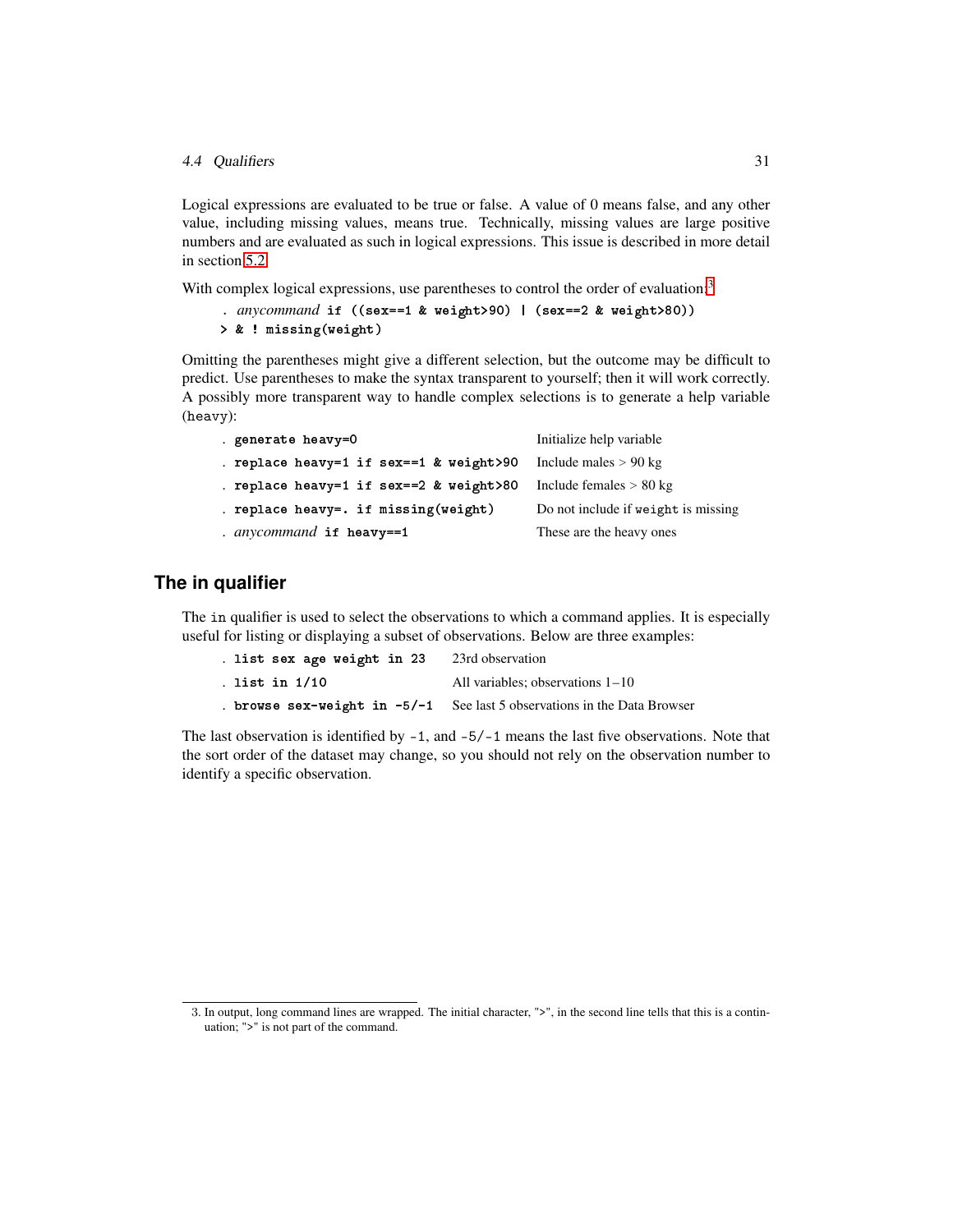## **4.5 Weights**

#### **Weighting observations**

Weights can be used to multiply observations when the input is tabular. Suppose that you see the following table in a paper and want to analyze it further:

|           | Cases | Controls |
|-----------|-------|----------|
| Exposed   | 21    | 30       |
| Unexposed | 23    | 100      |
| Total     |       | 130      |

The input command (see section 6.2) lets you enter the tabular data directly:

```
input expos case pop
 1 1 21
 1 0 30
  0 1 23
  0 0 100
end
```
Now you can analyze the data by weighting with pop:

```
. tab2 expos case [fweight=pop], chi2
. logistic case expos [fweight=pop]
```
The square brackets around the weight expression are shown in typewriter font. They are part of the syntax; here they do not mean optional.

fweight indicates frequency weighting. For information about other types of weighting, see [U] 11.1.6 weight and [U] 20.23 Weighted estimation.

### **4.6 Options**

Options are specific to a command, and you must look in the PDF documentation or use the help command to see the available options. Options come last in the command, and they are preceded by a comma. Usually, there is no more than one comma per command, but complex graph commands may include more; see chapter 16.

The nolabel option is common to many commands. If value labels have been assigned to a variable, Stata usually displays the value label rather than the code in tables and listings. The nolabel option lets you see the code instead of the label: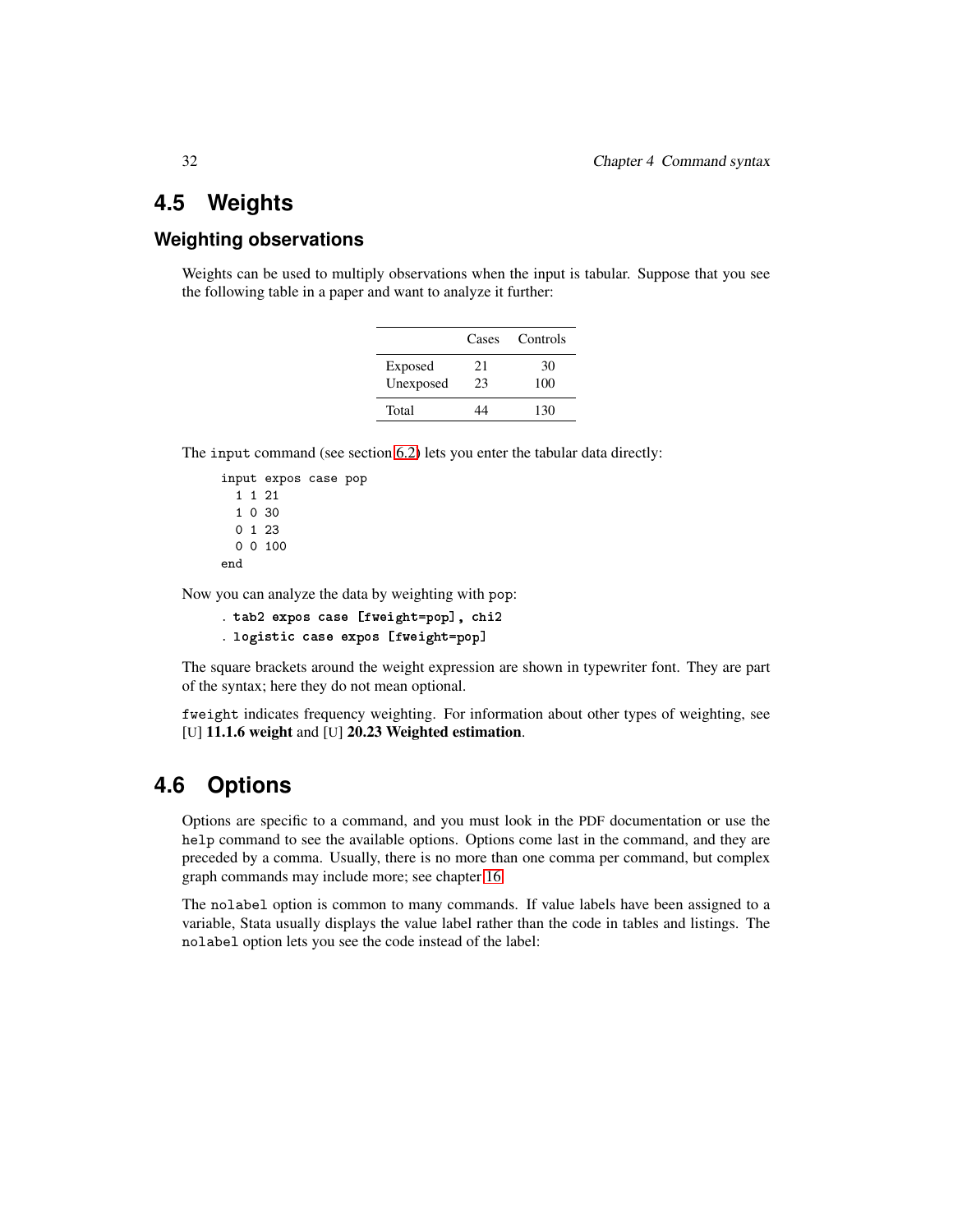#### 4.7 Prefixes 33

-> tabulation of race

| race  | Freq. | Percent | Cum.   |
|-------|-------|---------|--------|
| white | 96    | 50.79   | 50.79  |
| black | 26    | 13.76   | 64.55  |
| other | 67    | 35.45   | 100.00 |
| Total | 189   | 100.00  |        |

. tab1 ra
e, nolabel

-> tabulation of race

| race           | Freq. | Percent | Cum.   |
|----------------|-------|---------|--------|
|                | 96    | 50.79   | 50.79  |
| $\overline{2}$ | 26    | 13.76   | 64.55  |
| 3              | 67    | 35.45   | 100.00 |
| Total          | 189   | 100.00  |        |

The missing option is also common to many commands. It means that missing codes are included in tabulations, regressions, etc.

Another common option is level(). It is used to specify confidence levels other than the usual 95%. You could specify 90% confidence intervals by typing

```
. regress mpg weight, level(90)
```
## **4.7 Prefixes**

Only the by *varlist*: prefix is shown here, but in later chapters, we will illustrate others, for example, quietly and statsby.

#### **The by varlist: prefix**

The by *varlist*: prefix makes a command perform calculations or display results for strata of the data. Data must be sorted by the stratification variables. The following commands lead to two summarize tables, one for each sex:

```
. sort sex
```

```
. by sex: summarize age height weight
```
There are two ways to produce the same results with one command:

- . bysort sex: summarize age height weight
- . by sex, sort: summarize age height weight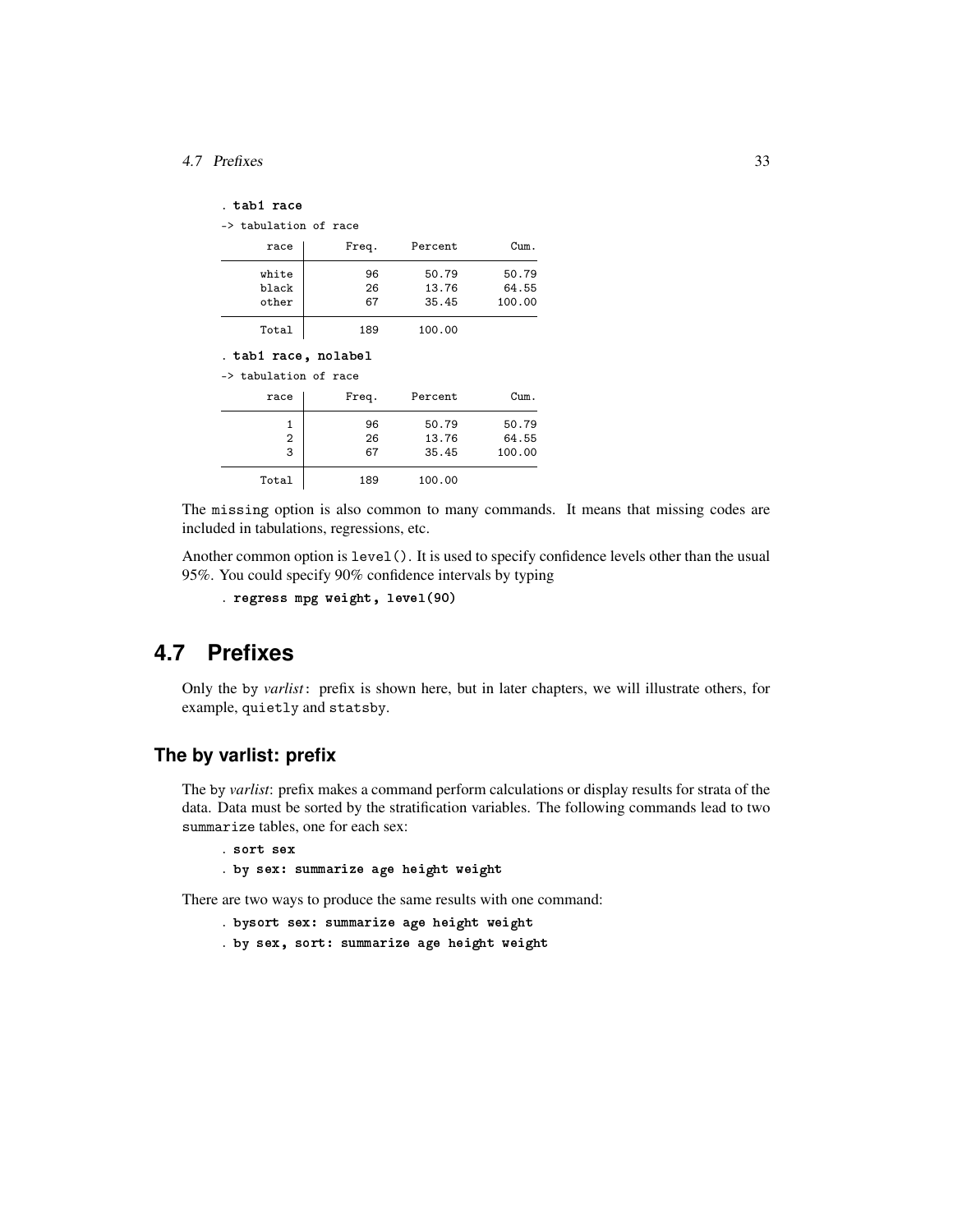(Pages omitted)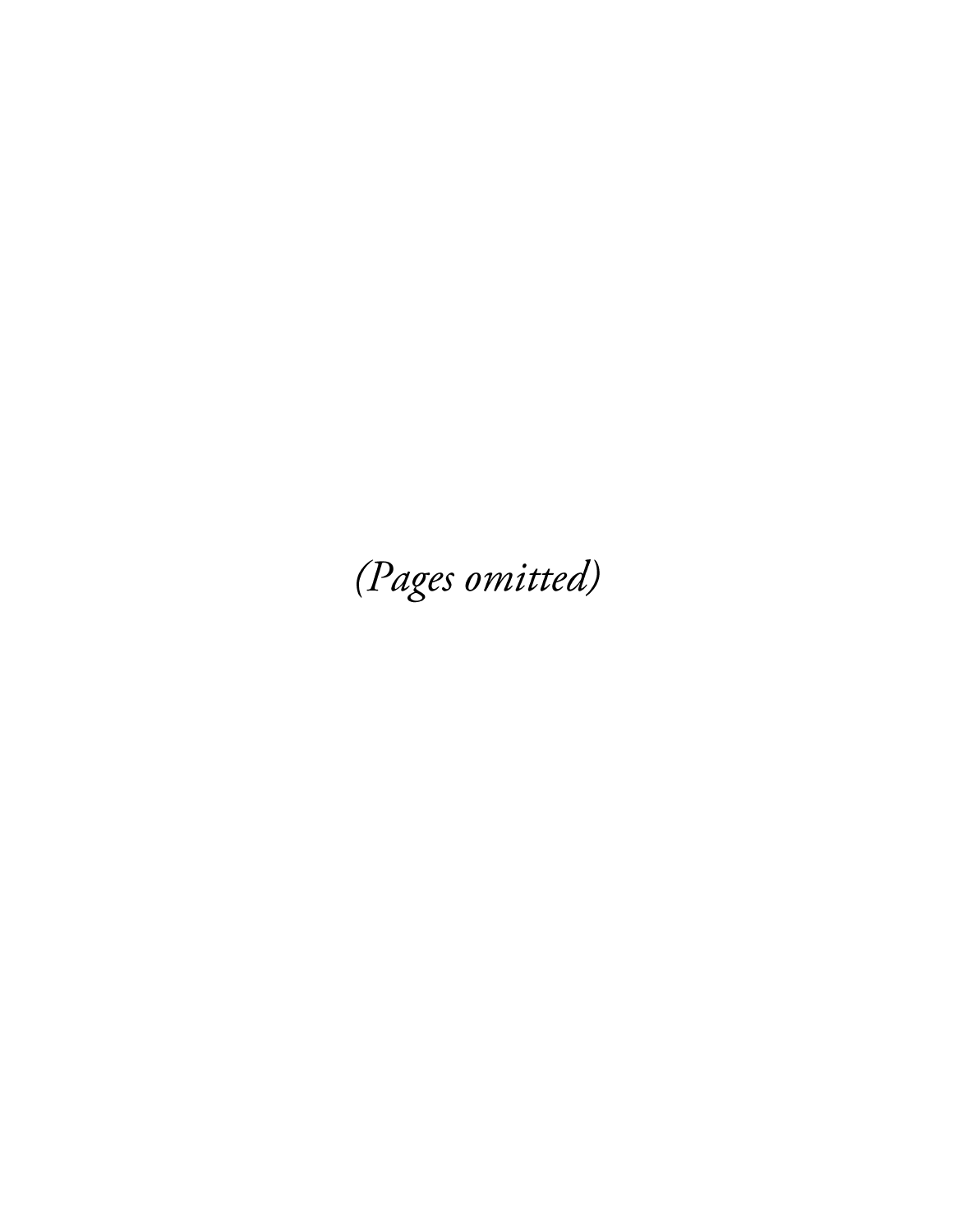# **12 Regression analysis**

This chapter describes the fundamentals of linear regression and logistic regression. However, many other regression models are available in Stata. Chapter 13 discusses Poisson regression and Cox regression, and the general principles apply to them, too.

We will not go into details of how to analyze data by regression models, but instead, we will focus on some of the features in Stata: working with categorical explanatory variables, testing hypotheses and using Stata's postestimation facilities.

Automatic selection procedures are available in Stata, but they will, in general, lead to invalid estimates, confidence intervals, and p-values. Therefore, we will not describe them. Find a discussion of the problems at http://www.stata.com/support/faqs/statistics/stepwise-regressionproblems/, What are some of the problems with stepwise regression?

A regression model expresses the dependency of one variable (the response, outcome, or dependent variable) on one or more other variables (predictors, regressors, or independent variables). Short introductions to regression models can be found in many standard textbooks, such as Kirkwood and Sterne (2003). If you want to apply more than the simplest regression models, you should consult books dedicated to the subject, such as Vittinghoff et al. (2012) and Hosmer et al. (2013). .

## **12.1 Linear regression**

```
We use lbw.dta:
     . cd C:\docs\ishr4\
     C:\docs\ishr4
     . webuse lbw.dta, 
lear
     (Hosmer & Lemeshow data)
     . 
odebook, 
ompa
t
     Variable Obs Unique Mean Min Max Label
     id 189 189 121.0794 4 226 identification code
     low 189 2 .3121693 0 1 birthweight<2500g
     age 189 24 23.2381 14 45 age of mother<br>1wt 189 76 129.8201 80 250 weight at las
     lwt 189 76 129.8201 80 250 weight at last menstrual period
     race 189 3 1.846561 1 3 race
     smoke 189 2 .3915344 0 1 smoked during pregnancy
     ptl 189 4 .1957672 0 3 premature labor history (count)<br>ht 189 2 .0634921 0 1 has history of hypertension
     ht 189 2 .0634921 0 1 has history of hypertension
     ui 189 2 .1481481 0 1 presence, uterine irritability<br>ftv 189 6 .7936508 0 6 number of visits to physician
     ftv 189 6 .7936508 0 6 number of visits to physician dur...
     bwt 189 133 2944.286 709 4990 birthweight (grams)
```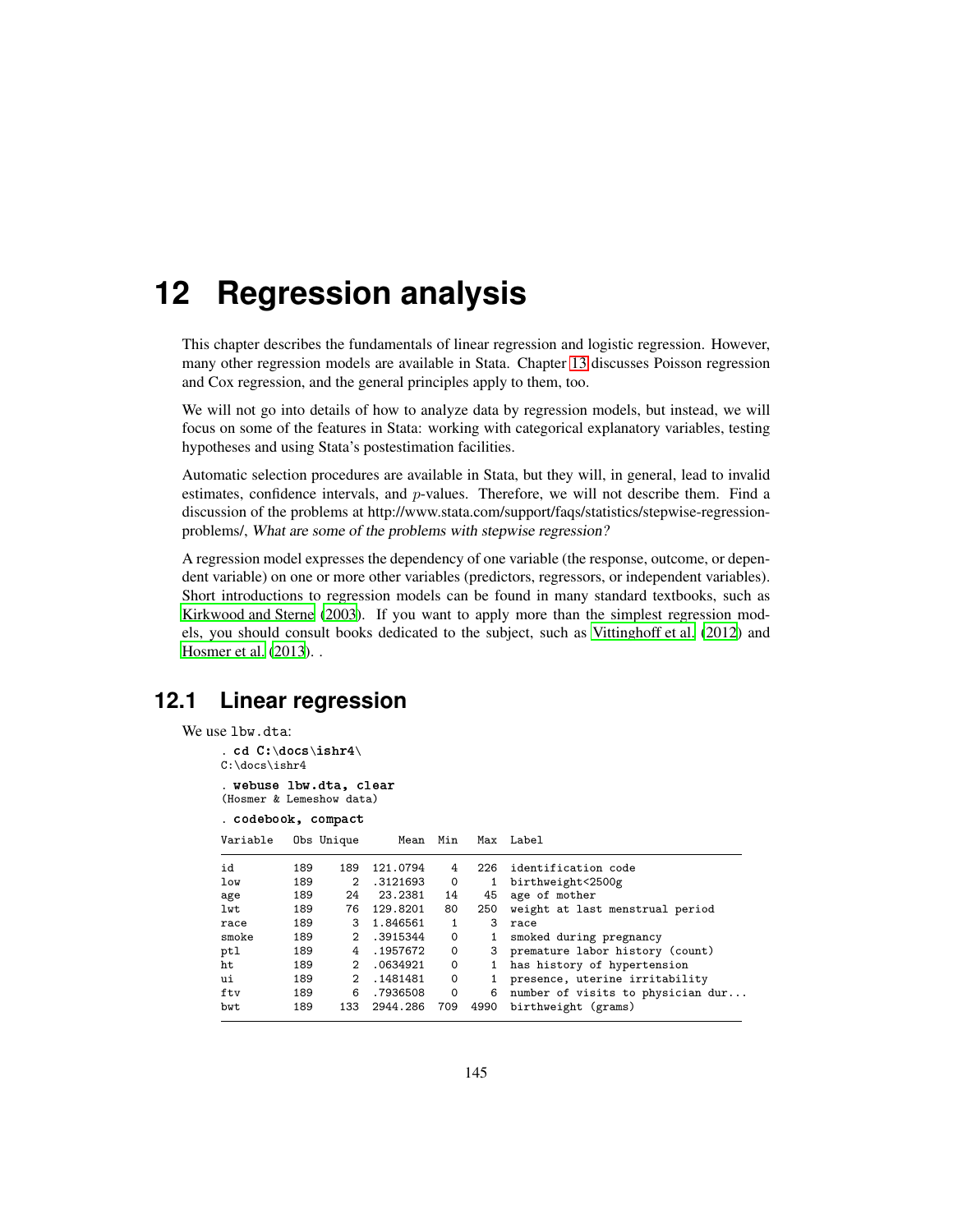We will start by looking at a simple linear regression model, which in Stata is fit using the regress command. Let us consider the model

bwt =  $\beta_0 + \beta_1 \times 1$ wt + error

Here bwt (birthweight in grams) is the dependent variable, and lwt (weight at last menstrual period in lb) is the predictor. error is the unexplained random variation; it is assumed normal with mean zero and standard deviation  $\sigma$ . The estimates for  $\beta_0$ ,  $\beta_1$ , and  $\sigma$  are easily found with the regress command:

| . regress bwt lwt |            |           |              |       |       |                                      |                    |
|-------------------|------------|-----------|--------------|-------|-------|--------------------------------------|--------------------|
| Source            | SS         | df        |              | ΜS    |       | Number of $obs =$                    | 189                |
| Model             | 3449062.64 |           | 1 3449062.64 |       |       | $187) =$<br>F(1,<br>$Prob$ > $F$     | 6.69<br>$= 0.0105$ |
| Residual          | 96466235.9 | 187       | 515862.224   |       |       | R-squared                            | $= 0.0345$         |
| Total             | 99915298.6 | 188       | 531464.354   |       |       | Adj R-squared = $0.0294$<br>Root MSE | $= 718.24$         |
| bwt               | Coef.      | Std. Err. |              | t     | P> t  | [95% Conf. Interval]                 |                    |
| lwt               | 4.429993   | 1.713244  |              | 2.59  | 0.010 | 1.050222                             | 7.809763           |
| $_{\rm -cons}$    | 2369.184   | 228.4671  |              | 10.37 | 0.000 | 1918.479                             | 2819.888           |

The estimate for  $\beta_0$  (2369.184) is found in the \_cons line, and the estimate for  $\beta_1$  (4.429993) is found in the lwt line. Confidence intervals for  $\beta_0$  and  $\beta_1$  are found in the two rightmost columns.

The estimated relationship is

bwt =  $2369.2 + 4.43 \times 1$ wt

A weight difference of 10 lb between two mothers corresponds to an expected difference in birthweight of 44.3 grams; the 95% confidence interval is [10.5, 78.1]. Under the model, that is, assuming linearity, the slope is significantly different from 0 ( $t = 2.59$ ;  $p = 0.001$ ). \_cons is the constant or intercept, that is, the predicted outcome when all predictors are 0. Here it is the predicted birthweight (2,369 grams) for a child whose mother weighed 0 lb. Naïve extrapolations outside the observed ranges of the predictors obviously can lead to nonsense.

The estimated standard deviation of the error term,  $\sigma$ , is read in the upper-right block of output as Root MSE; here it is 718.24. From  $\sigma$ , we can express the variation around the estimated regression line as a 95% prediction interval using  $\pm 1.96 \cdot \sigma$ , here  $\pm 1408$  grams. Official Stata does not calculate the confidence interval around  $\sigma$ , but an unofficial program, cisd, does it for you. You can download the program by typing

. ss install isd

cisd is a postestimation command (see section 12.2), and it must be preceded by a regress command. Here we run it quietly because we have already seen the regress output:

```
. quietly regress bwt lwt
. cisd and the contract of the contract of the contract of the contract of the contract of the contract of the
SD(error): 718.23549
95% CI: ( 652.23371 ; 799.21579 )
```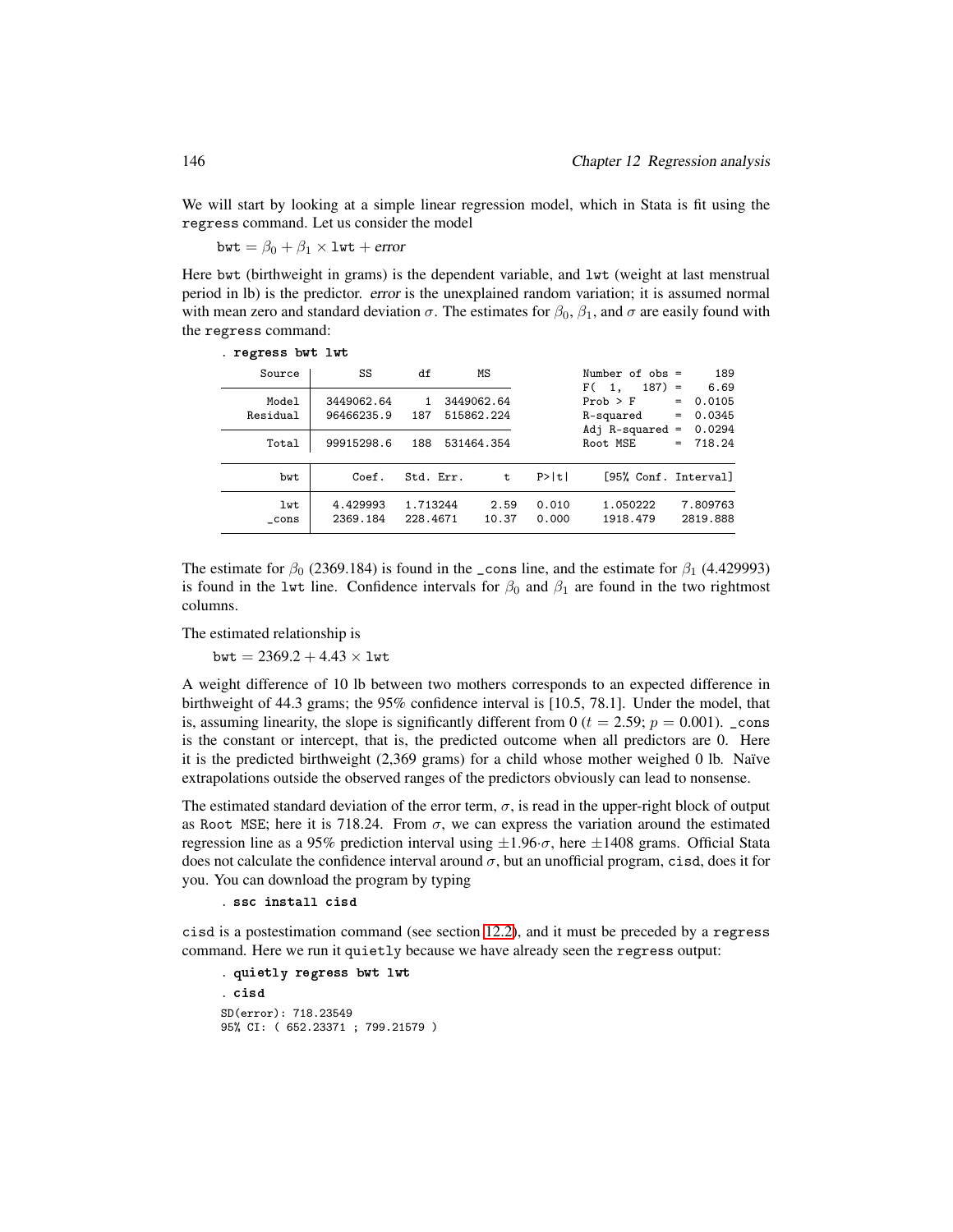In figure 12.1, a scatterplot with a regression line illustrates the association. You can find a do-file with the full command (gph\_fig12\_1.do) at this book's website, but here we show the minimum graph command:

. twoway (s
atter bwt lwt) (lfit bwt lwt)



Figure 12.1. Scatterplot with a regression line

We can fit a multiple regression model, that is, a model involving more than one predictor:

bwt =  $\beta_0 + \beta_1 \times 1$ wt +  $\beta_2 \times$  age + error . regress bwt lwt age Source SS df MS Number of obs = 189<br>
F( 2, 186) = 3.65  $F(2, 186) = 3.65$ <br>Prob > F = 0.0279 Model 3773616.52 2 1886808.26 Prob > F = 0.0279<br>Residual 96141682.1 186 516890.764 R-squared = 0.0378 Residual 96141682.1 186 516890.764 R-squared = 0.0378 Adj R-squared =  $0.0274$ <br>Root MSE =  $718.95$  $Total | 99915298.6 188 531464.354$ bwt Coef. Std. Err. t P>|t| [95% Conf. Interval] lwt 4.181336 1.743425 2.40 0.017 .7419072 7.620765 age 7.971652 10.06015 0.79 0.429 -11.87501 27.81831  $\text{\_cons}$  2216.218 299.2759

From this, we can find the estimated relationship:

bwt =  $2216.2 + 4.18 \times 1$ wt +  $7.97 \times$  age

The interpretation is that for each pound of maternal prepregnancy weight, the birthweight increased by 4.18 grams when adjusted for maternal age.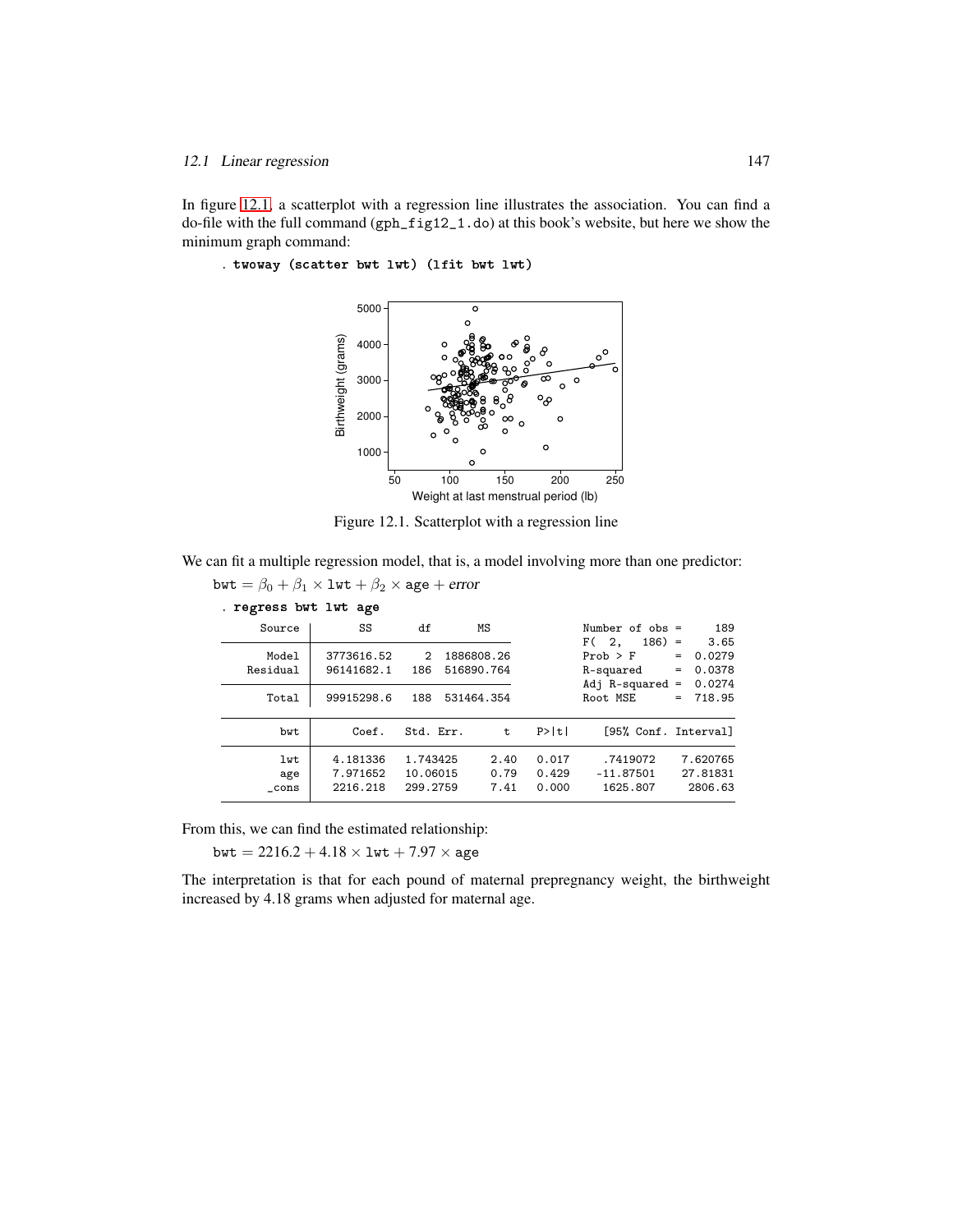## **12.2 Regression postestimation**

One of the nice features in Stata is that the default output from a regression analysis is limited to the most essential information, but afterward, it is possible to supplement an analysis with additional information, such as calculating diagnostics (residuals, leverages, etc.), testing specific hypotheses, displaying variance inflation factors, and displaying correlations between estimates. This is done with postestimation commands, and we will show some examples. Read about postestimation commands in general in [U] 20 Estimation and postestimation commands and about specific commands related to regress by typing

```
. help regress postestimation
```
One of the assumptions behind the regression model above is that the error term should follow a normal distribution. This is validated by making a Q–Q plot or a histogram of the residuals. To do this, we need a new variable containing the residuals.<sup>1</sup> This is easily generated by typing

```
. quietly: regress bwt lwt age
. predi
t rbwt if e(sample), residual
```
The predict command will generate a new variable, rbwt, containing the residuals. We ran the regress command quietly because we had already recorded the output, but we wanted to make sure that we used information from the right regression model. The restriction if e(sample) ensures that the residuals are only calculated for the observations included in the preceding regression analysis. Now we can validate the assumption about normal errors with figure 12.2:

- . histogram rbwt, normal name(p1)
- . qnorm rbwt, name(p2)
- . graph ombine p1 p2



Figure 12.2. Histogram and Q–Q plot of residuals

The predict command can also generate predicted values (the xb option), standardized residuals (the rstandard option), and leverages (the leverage option). You can use these op-

<sup>1</sup>. Ideally, you should check the assumption by plotting the standardized residuals, but we prefer to see the deviations on the original scale.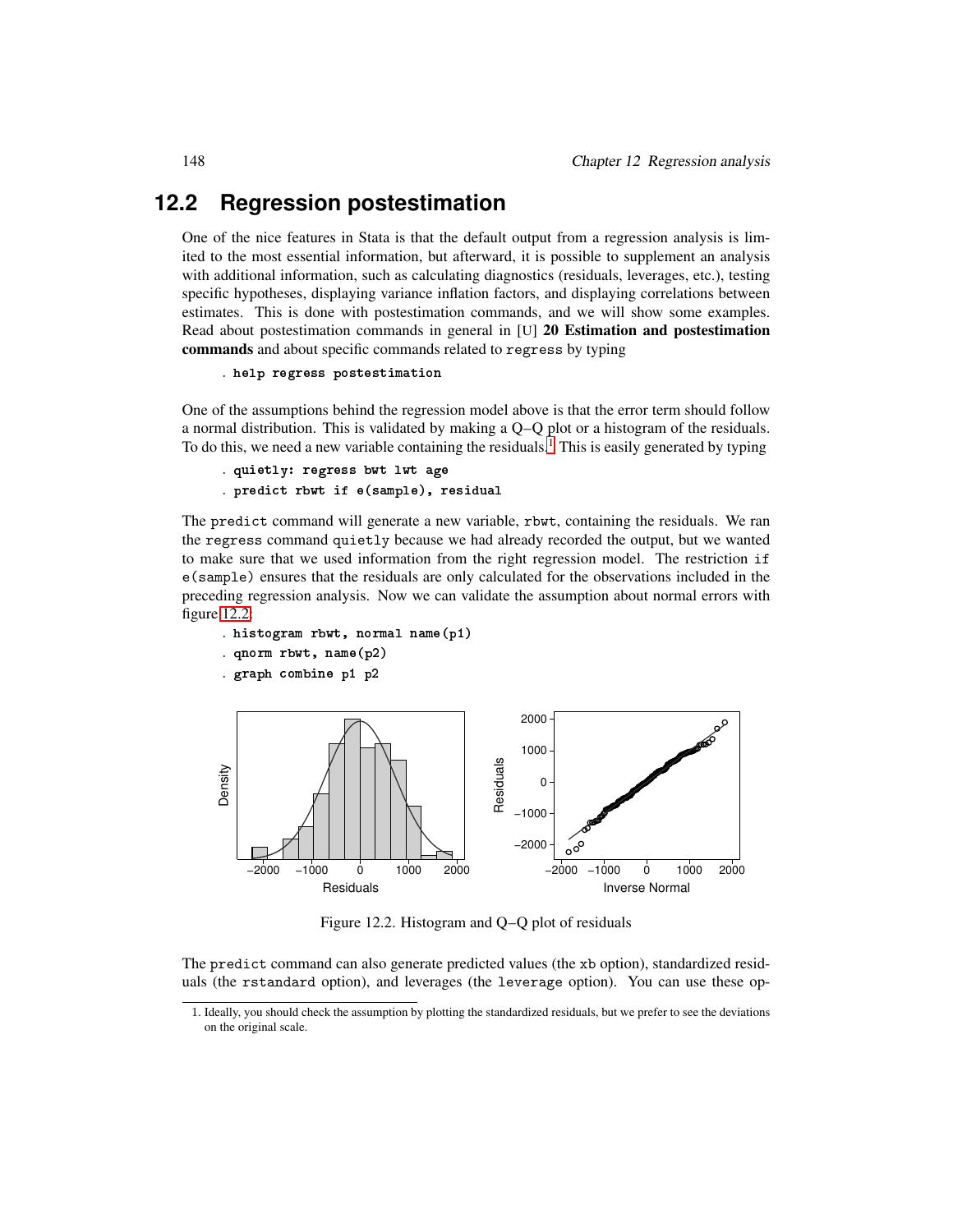#### 12.2 Regression postestimation 149

tions to make diagnostic plots such as "residual versus predicted", "residuals versus explanatory variable", and "leverage versus residual", but it is easier to use the postestimation plot commands that are already in Stata: rvfplot, rvpplot, and lvr2plot; see help regress postestimation plots. For the above model, we can make the diagnostic plots shown in figure 12.3 by these commands:



Figure 12.3. Diagnostic plots for bwt =  $\beta_0 + \beta_1 \times 1$ wt +  $\beta_2 \times$ age + error

None of the first three plots indicates any serious problems with the assumption of linearity. The leverage-versus-residuals plot shows that no data points have especially high importance (high leverage) for the results and that no observed bwt differs extremely from the fitted value. Because figure 12.2 shows only a minor deviation from a normal distribution, we can conclude that the regression model is appropriate.

Another postestimation command is lincom; it calculates linear combinations of the parameters in the model. For example, if we want to estimate the expected birthweight of a child born to a 25-year-old woman who weighed 125 lb, that is,  $\beta_0 + \beta_1 \times 125 + \beta_2 \times 25$ , we type